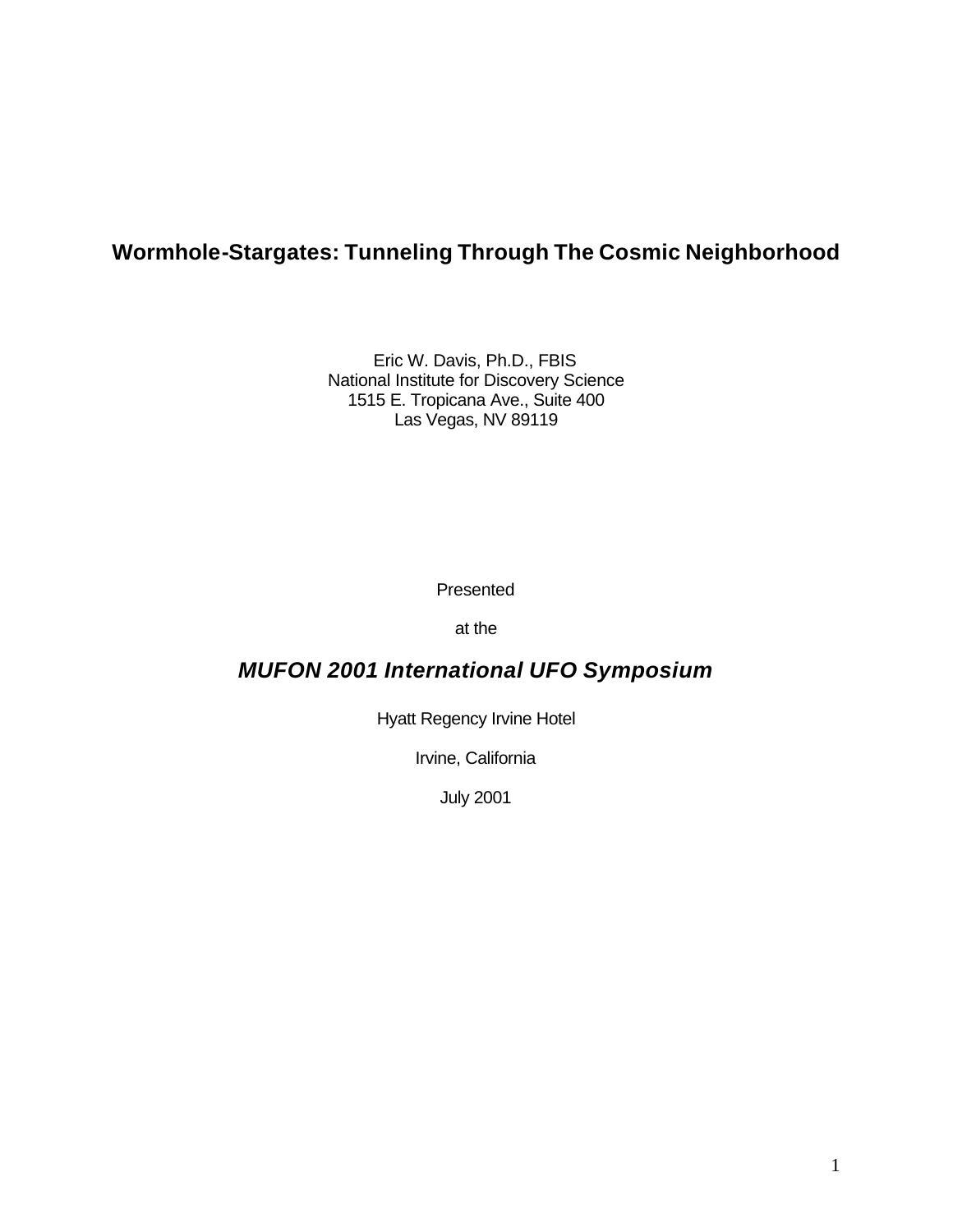# **Wormhole-Stargates: Tunneling Through The Cosmic Neighborhood**

Eric W. Davis, Ph.D., FBIS National Institute for Discovery Science

# **Abstract**

This paper describes the physical features of traversable wormhole -stargates, which were derived from classical general relativity, and how they can be created. A summary of the engineering-physics parameters characterizing wormholes is provided to demonstrate the technical challenges facing laboratory efforts to create them. A real stargate can be derived from standard wormhole physics and its features are presented. The characteristics and performances of UFO phenomenon are delineated and a hypothesis is proposed that these can be understood as manifestations of traversable wormhole -stargate technology. A recent alternative theory of gravity is also presented, which supports faster-than-light motion that appears to parallel traversable wormhole and/or warp drive physics. This alternative model has also been shown to provide a natural explanation for much of the UFO phenomenon.

# **1.0 Introduction**

It was many years ago when science fiction media (TV, film and novels) began to adopt traversable wormholes, and more recently "stargates", for interstellar travel schemes that allowed their heroes and heroines to travel the Cosmic Neighborhood. Little did anyone outside of relativity physics know but that in 1985 physicist Kip Thorne and his students at CalTech had in fact discovered the principle of traversable wormholes right out of Einstein's General Theory of Relativity (GTR, published in 1915). Thorne et al. (1,2) did this as an academic exercise, and in the form of problems for a physics final exam, at the request of Carl Sagan who had then completed the draft of his novel *Contact*. Sagan wanted to follow the genre of what I call science "faction", whereby the story's plot would rely on cutting-edge physics concepts to make it more realistic and technically plausible. This little exercise ended up becoming one of the greatest cottage industries in general relativity physics research - the study of traversable wormholes and time machines. However, it should be noted that it was Alan C. Holt (NICAP, VISIT and MUFON member, presently at the NASA-Johnson Space Center) who should receive credit for being the first to originate in 1979 the physical characteristics defining what he then called "field resonance spacetime tunneling" (3,4,5,6,7), which is what we now call a wormhole for all intents and purposes.

Real stargates exist in principle; they are merely a form of what are called traversable wormholes, and they are a form of "propellantless propulsion" or "field propulsion". These are unlike the well-known, non-traversable Einstein-Rosen Bridges or Schwarzschild wormholes that are formed from collapsed stellar matter (black holes) or spherically symmetric vacuum regions. Black holes are collapsed stars that have all their mass concentrated at an infinitesimal point where the induced gravitational field crushes all matter and spacetime. However, even Einstein-Rosen bridges can be made traversable by an infinitesimal tweaking of their spacetime metric.

Wormholes are hyperspace tunnels through spacetime connecting together either remote regions within our universe or two different universes; they even connect together different dimensions and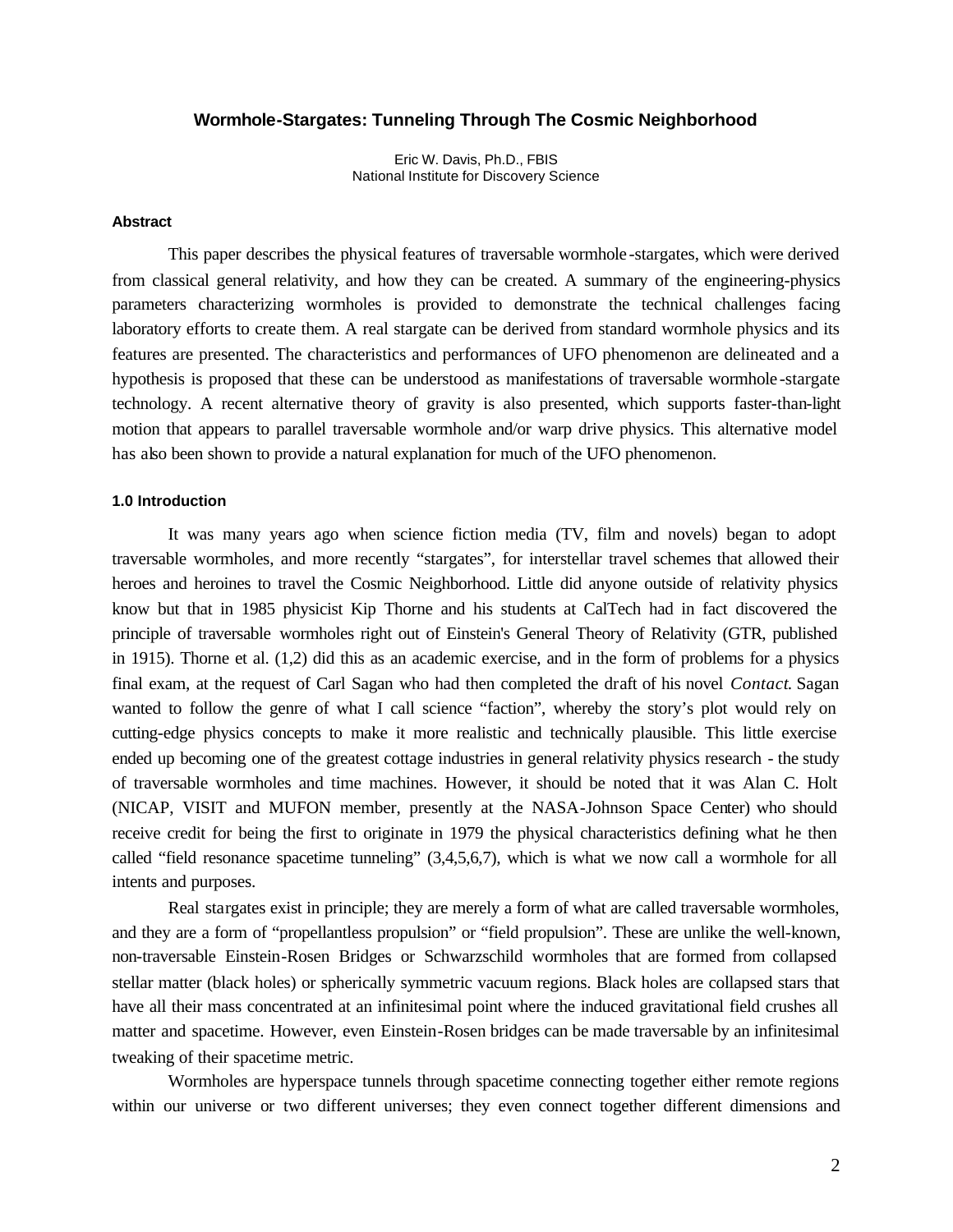different times. Space travelers would enter in one side of the tunnel and exit out the other, passing through the throat along the way. In the case of black holes, there is the singularity of collapsed matter that totally blocks the way through the tunnel along with its crushing gravity field. A traversable wormhole does not have a singularity blocking the tunnel nor any crushing gravity field. Explorers would enter one side of the tunnel, travel through the throat, and exit out the other side. Traversable wormholes also do not possess an event horizon, which is a region of high gravitational field strength separating the inside space surrounding the black hole's singularity from the outside universe. Once you go through a black hole's event horizon, you can never come back out because you will have to attain greater than light speed to escape it. Not even light can escape from an event horizon.

Traversable wormholes are creatures of classical GTR allowing for very comfortable travel through the Cosmic Neighborhood. But from the viewpoint of modern physics, the Cosmic Neighborhood can encompass other universes, other space dimensions and other times beyond the 4-dimensional spacetime we live in. Mankind has certainly not discovered all of the universe's facets, and we will need to continue to construct new experiments and technology in order to verify or not these undiscovered facets. Wormholes can possess normal or backwards (in special cases) time flow, normal or nonexistent gravitational stresses on space travelers, and their entry/exit openings (or throats) are spherically shaped, cubic shaped, polyhedral shaped, or generic shaped, etc. A byproduct of wormhole studies has been the development of wormholes possessing flat entry/exit openings. These are essentially what a true stargate or flat doorway through spacetime and dimensions would be. UFO phenomenon presents a rich morphology of characteristics and performances, which provides evidence of spacetime metric modification during their manifestations. The craft seen during UFO encounters would likely be exploiting wormholes in order to intersect with our local space and interact with us, and the intelligence that controls wormhole technology could also use them as a window to peer into and probe our world without having to send craft through. I will not revisit here the age-old debacle over whether or not UFOs are real as that is beyond the scope of this paper. The question has been asked and answered: UFOs are real. Here I completely exclude the numerous varieties of UFO phenomenon that can be assigned prosaic explanations after rigorous forensic investigation and analysis. In this paper I will address how wormhole stargates can provide a framework from which some UFO phenomenon can be explained. Wormhole stargates could essentially facilitate the manifestation of phenomenon in our world by acting as a doorway through which UFOs would visit us from other universes, dimensions or spacetime. I will be approaching this topic strictly from the basis of Einstein's GTR, since this is the venue from which traversable wormholes and warp drive physics were derived. However, I will also discuss alternative theories of general relativity that have been recently proposed and how they apply to wormholes.

It is important to note that the application of wormhole-stargates to the UFO problem does not necessarily support the ETI Hypothesis as being the only viable one. Wormholes have the unique property of connecting together locations in different universes, different dimensions, and different times as well as different space locations (within the same universe). Einstein's GTR does not in any way constrain spacetime topology. Therefore, any sufficiently advanced intelligence capable of deploying wormholes can do so from near the surface of the Earth while existing in another dimension or another time without having to come from another exoplanetary system within our own spacetime. The current ETI Hypothesis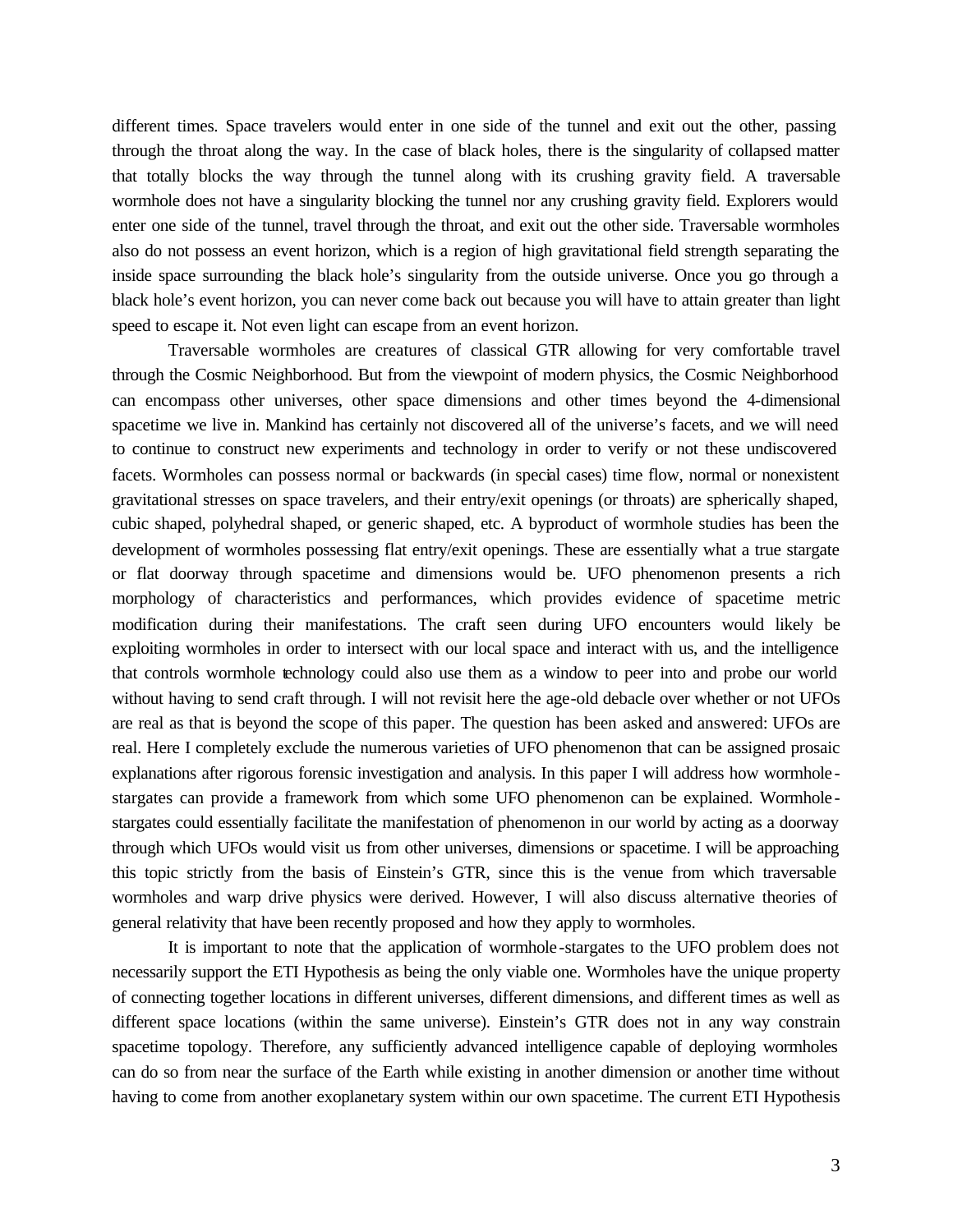for UFOs is not strange enough to explain the facts of the phenomenon, whereas wormhole manifestations can. Wormholes are certainly strange and peculiar objects but, locally at least, they do not violate basic physical principles since the chief result of calculations (section 2.1) is that wormholes are described by plausible physics. *Warning*: There is no experiment that can distinguish between phenomena manifested by visiting interstellar (arbitrarily advanced) ETI and intelligent entities existing near/on Earth within a parallel universe or in different dimensions or who are (terrestrial) time travelers (see also section 3.0). In either case, the technology exploited by such intelligences would appear to the present human race as being indistinguishable from magic or perceived god-like powers.

Why consider wormholes for travel through space, time and other dimensions? All standard space propulsion engineering is based on Newton's law of mechanics, which is dependent upon the expenditure of propellant kinetic energy to induce thrust generating momentum transfer on a spacecraft. Many investigators have proposed interstellar propulsion schemes based on a variety of nuclear (fission, fusion and pulsed) rockets, electric (ion or plasma) rockets, matter-antimatter annihilation rockets, solar or laser sails, fusion or laser ramjets, interstellar ion scoops, beamed energy propulsion (sails, rockets and ramjets), etc. Many of these modes have either been experimentally tested at one time or another in our recent history or remain as theoretical proposals, but all are based on Newtonian mechanics. The limiting speed of space flight, based on any of these modes, is the speed of light. It is important to point out that for the interstellar travel application, Newtonian rocket propulsion modes suffer from enormous mass ratios  $> 10^5$  -  $10^{100}$  (depending on the specific impulse) for spacecraft cruise velocities  $> 0.05c$  ( $c$  = speed of light), if we are to constrain the travel time to within 100 years for a one-way voyage. If we increase the cruise velocity to sub-relativistic, near-relativistic or even ultra-relativistic speeds, and thus reduce the one-way travel time, then the mass ratio increases (exponentially!). The mass ratio is the initial spacecraft mass (payload + structure + propellant) at launch divided by the final spacecraft mass (payload + structure) at "burnout". The large ratios given above show that Newtonian rockets will consist mostly of propellant in order to propel a given tiny payload through interstellar space. The specific impulse is a measure of rocket propulsion system efficiency: how much impulse (thrust multiplied by time) is produced per unit of mass of propellant expenditure. It is desired that rocket propulsion systems possess a very high specific impulse in order to reduce the mass ratio, and hence propellant mass requirement, to reasonable levels.

The non-traditional propulsion modes (sails, ramjets, beamed power, etc.) have different efficiencies and constraints, but they are all still dependent upon Newtonian mechanics even though their mass ratio and specific impulse characteristics are slightly improved over that of the traditional modes. But all traditional and non-traditional propulsion modes come with a great cost in interstellar voyage travel time. At non-relativistic and sub-relativistic cruise speeds, it will take explorers several human lifetimes to reach stellar destinations. At low relativistic to ultra-relativistic cruise speeds, the travel time will be reduced to hours, days, weeks, months or years. However, at these cruise speeds relativistic time dilation will kick in and the returning interstellar voyagers will find that decades to thousands of years have elapsed on Earth since their launch date, their families and their culture no longer exist or are unrecognizable. This is an undesirable outcome for any interstellar voyage. Furthermore, traditional Newtonian propulsion cannot transcend time or spacetime dimensions or universes.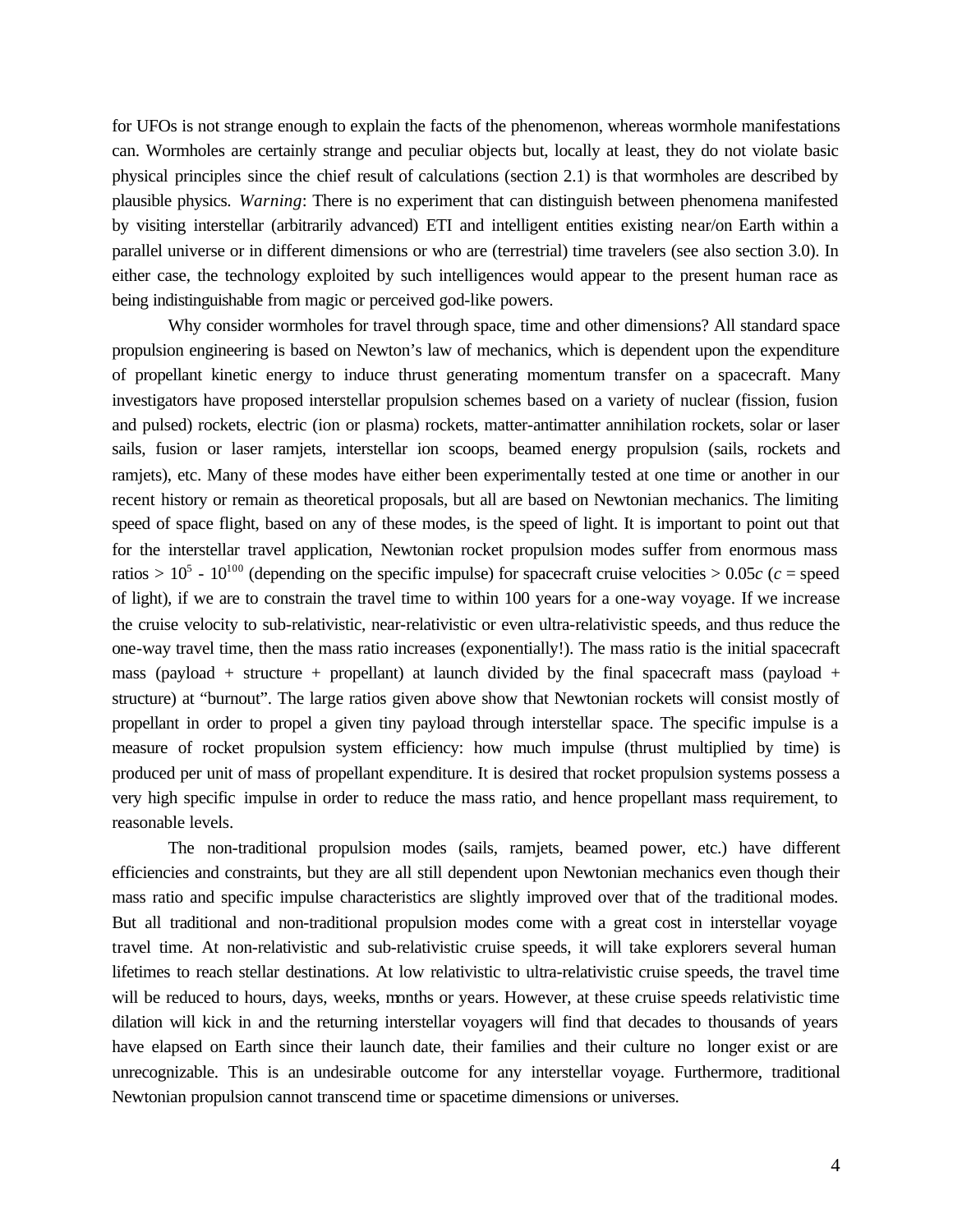The cure to this problem is to dispense entirely with long interstellar voyage times or the undesirable outcome of relativistic time dilation. Explorers could deploy a wormhole-stargate near the Earth's surface or in Earth orbit or anywhere in the solar system they like, and just pass through the "stargate" and come out the other side in remote spacetime within a matter of seconds, moving through the throat at tiny cruise speeds (30 mph!), and with no time dilation effects. Explorers could travel through the wormhole-stargates in small scout ships or send probes unencumbered neither by enormous propellant mass ratios nor by extensive life support provisions. Effective travel time through the Cosmic Neighborhood via stargates would become irrelevant, but could be estimated to be many times or thousands of times light speed. Explorers could spend all day investigating the remote spacetime location, and then go back through the stargate to return home in time for dinner with their families. If they were to really push the envelope, then they would design their stargate so that they could return from their voyage in time to wave goodbye to themselves as they see themselves depart on their journey. Travelers can even go further back in time than that in principle. This is no longer recognized in classical GTR physics as a time paradox issue. It is very easy to build a time machine given a traversable wormhole. But time travel via wormhole is beyond the scope of this paper. Suffice it to say that classical GTR is seriously infested with time machines, the theory both allows for and demands time travel in order to preserve selfconsistency of dynamic spacetime solutions.

### **2.0 The Engineering-Physics Parameters of Wormhole-Stargates**

In this section I will summarize the key physical parameters for engineering stable, traversable wormholes. Those seeking more exhaustive technical treatment of wormholes should see references 1, 2 and 8. Wormholes represent a class of exact metric solutions of Einstein's GTR equation. The solutions are "exact" in the sense that no niggling approximations requiring a plethora of physical assumptions had to be made to derive the final result. The solutions are "metric" in the sense that a spacetime metric, a measure of the infinitesimal distance between two spacetime points, is the geometrical fabric we mathematically endow our universe with in order to model the dynamics of matter-energy in curved spacetime. Einstein's GTR equation is the relation between a geometrical term that tells matter-energy how to move through curved spacetime and a mass-energy term that tells spacetime geometry how to curve. To define a stable, traversable wormhole one needs to outline the desirable physical characteristics it is to have in order to achieve the desired interstellar travel benefit. These characteristics then define the appropriate spacetime metric geometry that would describe the wormhole. The resulting metric components are then "plugged into" and "cranked through" the Einstein GTR equation in order to calculate the resulting spacetime curvature effect the wormhole geometry is to generate. Last, this result is then equated with the mass-energy part of the GTR equation; this new result will provide the prescription for the type of mass-energy field that we will need to generate in order to create the wormhole spacetime geometry.

#### **2.1 The Spacetime Characteristics and Mass-Energy Prescription**

The physical characteristics we desire of our proposed wormhole -stargate are the following: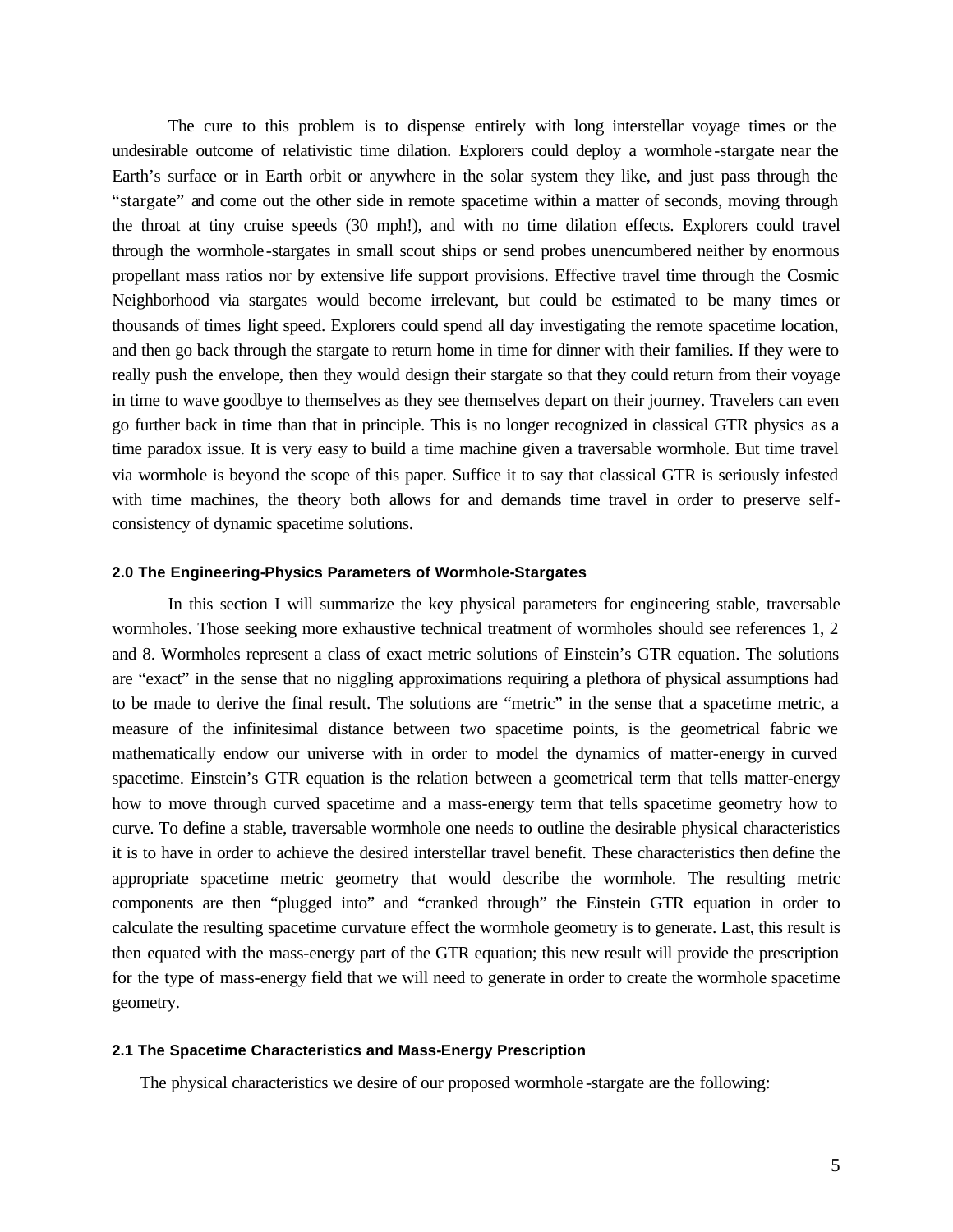- (a) Travel time through the wormhole tunnel or throat should be  $\leq 1$  year as seen by both the travelers and outside static observers
- (b) Proper time as measured by travelers should not be dilated by relativistic effects
- (c) The gravitational acceleration and tidal-gravity accelerations between different parts of the travelers' body should be  $\leq 1$   $g_{\oplus}$  ( $g_{\oplus}$  = Earth gravity) when going through the wormhole
- (d) Travel speed through the tunnel/throat should be < *c*
- (e) Travelers (made of ordinary matter) must not couple strongly to the material that generates the wormhole curvature; the wormhole must be threaded by a vacuum tube through which the travelers can move
- (f) There is no event horizon at the wormhole throat
- (g) There is no singularity of infinitely collapsed matter-energy residing at the wormhole tunnel/throat

These properties plus additional boundary conditions define the time and space components comprising the spacetime metric of a spherically symmetric (coordinate space of a 3-dimensional sphere plus time) traversable wormhole as described in (1), see figure 1. These components contain two freely specifiable functions, which are used to shape the wormhole and define the mass-energy properties of the material forming the wormhole – they are called the redshift function and the shape function. These metric components, along with properties (a)  $-$  (g), are then cranked through the Einstein GTR equation to define the properties of the material required to generate the wormhole metric and its corresponding spacetime curvature effect. Figure 2 hypothetically shows how the wormhole entry/exit mouths would look in 4 dimensional spacetime. The result is that the energy density of material required to create and thread a traversable wormhole must be "negative". Negative in the sense that the material we must deploy to generate and thread the traversable wormhole must have an energy density ( $\rho c^2$ ,  $\rho$  = mass density) that is less than the stress-energy (τ), or we can write this condition as: *mass-energy*  $ρc<sup>2</sup> ≤ *stress-energy* τ. We$ call this material property "exotic". So the term "negative" is just a misnomer in this context.

The condition for ordinary, non-exotic forms of matter that we are all familiar with is *massenergy*  $\rho c^2$  > *stress-energy*  $\tau$ . This represents what is variously called the weak (WEC), null (NEC) or dominant (DEC) or standard energy conditions (hypotheses!), which allegedly forbid negative massenergy and gravitational repulsion (antigravity) between material objects to occur in nature. However, there are general theorems of differential geometry that guarantee that there must be NEC violations (meaning exotic matter-energy is present) at a wormhole throat. In view of this, however, it is known that static radial electric or magnetic fields are borderline exotic when threading a wormhole if their tension were infinitesimally larger, for a given energy density (9,10). Other exotic (energy condition violating) matter-energy fields are known to be squeezed states of the electromagnetic field (and other squeezed quantum fields), Casimir (electromagnetic zero-point) energy and other quantum fields/states/effects. With respect to creating wormholes, these have the unfortunate reputation of alarming physicists. This is unfounded since all the energy condition hypotheses have been experimentally tested in the laboratory and experimentally shown to be false - 25 years before their formulation (11). Further investigation of this technical issue showed that violations of the standard energy conditions are widespread for all forms of classical and quantum matter-energy such as planets, stars, black holes, neutron stars, people, space dust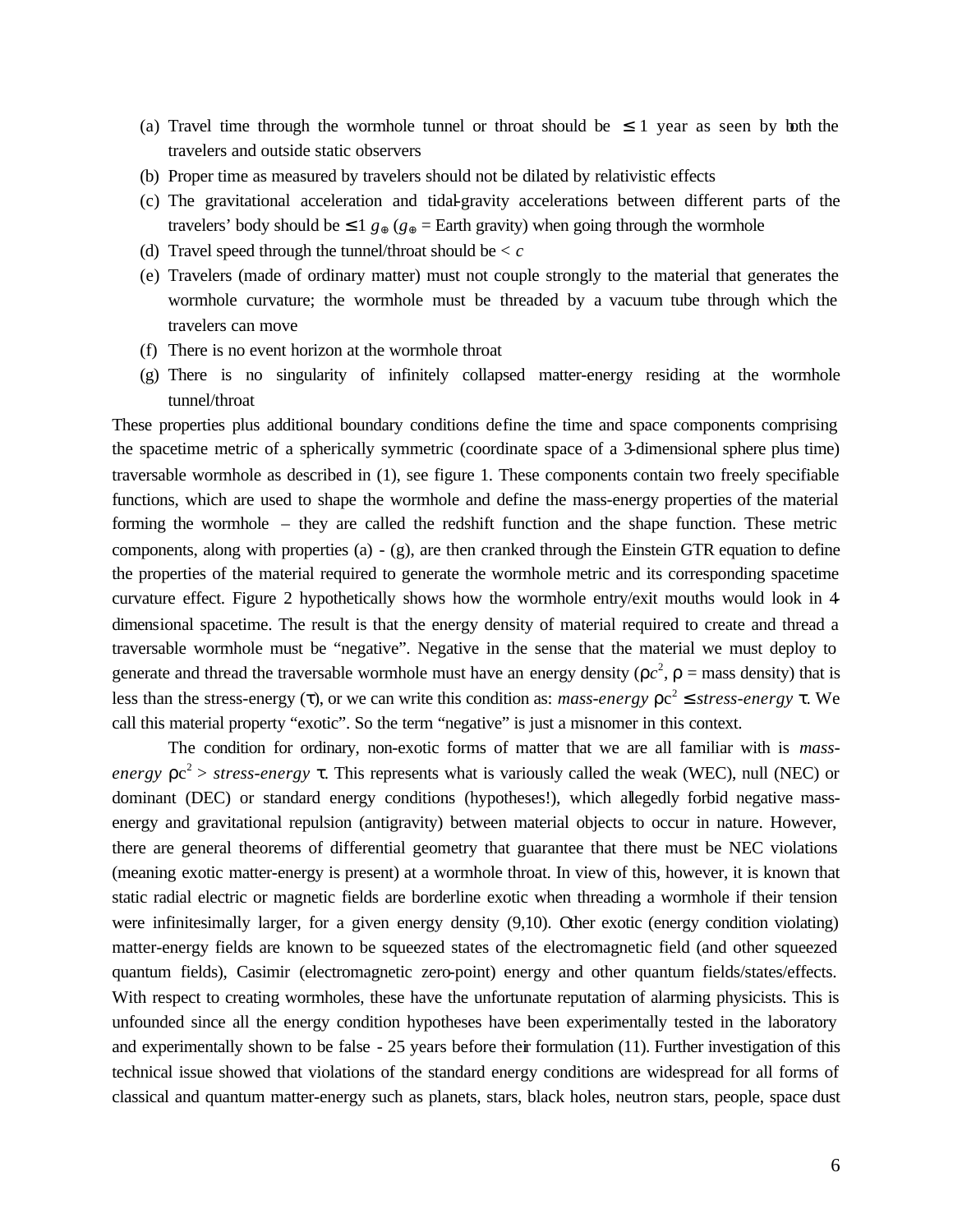clouds, etc. (12). Violating the energy conditions commits no offense against nature. Traversable wormholes can be created and stabilized.

#### **2.2 Embedding the Wormhole Geometry in the Surrounding Spacetime Geometry**

A criterion for creating a wormhole is that it must be embedded in the surrounding (asymptotically) flat spacetime away from localized concentrations of non-exotic, normal mass-energy. Visser (13) and Hochberg and Visser (14) demonstrate that it is only the behavior near the wormhole throat that is critical to understanding what is going on, and that a generic throat can be defined without having to make all the symmetry assumptions and without assuming the existence of an asymptotically flat spacetime to embed the wormhole in. One only needs to know the generic features of the geometry near the throat in order to guarantee violations of the null energy condition (10) for certain open regions near the throat (13). So we are free to place our wormhole anywhere in spacetime we want to because it is only the geometry and physics near the throat that matters for our analysis.

#### **2.3 Wormhole Design Parameter #1**

We know that we need "exotic" or "negative" matter-energy to create and thread a wormhole. So in this regard, we ask what kind of wormholes can one make with less effort? It has been shown (15) that we can relate the local wormhole geometry to the global topological invariant of the spacetime via the Gauss-Bonnet Theorem. In the Gauss-Bonnet Theorem the local wormhole geometry is quantified by the energy density (*U*, in geometrodynamic units) threading the wormhole plus a wormhole curvature constant, while the global topological invariant of the spacetime is quantified by what is called the Euler Number  $(\chi_e)$ . The Euler Number is also defined by the genus  $(g)$ , which is the number of handles or throats (or tunnels) a wormhole can be assigned, and the definition is:  $\chi_e = 2(1 - g)$ . Finally, the wormhole Gauss-Bonnet relation is:  $U \leq \chi_e / 4$  or  $U \leq (1 - g)/2$ . This relation will help us to decide if we want to build a wormhole with one handle/throat (or tunnel) or two or more, and at what energy cost this will incur. The following is the result of our analysis:

- (a) 1-handle/throat (flat torus or spherical wormhole topology) defines  $g = 1 \rightarrow \chi_e = 0$ , therefore  $U \leq 0$
- (b) 2-handles/throats defines  $g = 2 \rightarrow \chi_e = -2$ , therefore  $U \le -1/2$
- (c) 3-handles/throats defines  $g = 3 \rightarrow \chi_e = -4$ , therefore  $U \le -1$ , and so on

It is apparent that as the number of wormhole handles/throats increases then the energy required to create the multi-handled/throat wormhole will grow negative-large in value. This is an undesirable demand on whatever technology we would have to devise to mine negative energy. It is clear that condition (a) defines the most desirable engineering outcome we can hope for: design a 1-handle/throat wormhole (like in Figure 1) that will require zero or (relatively) small negative energy to create.

# **2.4 Wormhole Design Parameters #2 and 3**

Now we need to calculate the amount of exotic or negative matter-energy our stargate engineers will have to acquire to create and thread a traversable wormhole. Visser  $(8)$  derived the quantity we need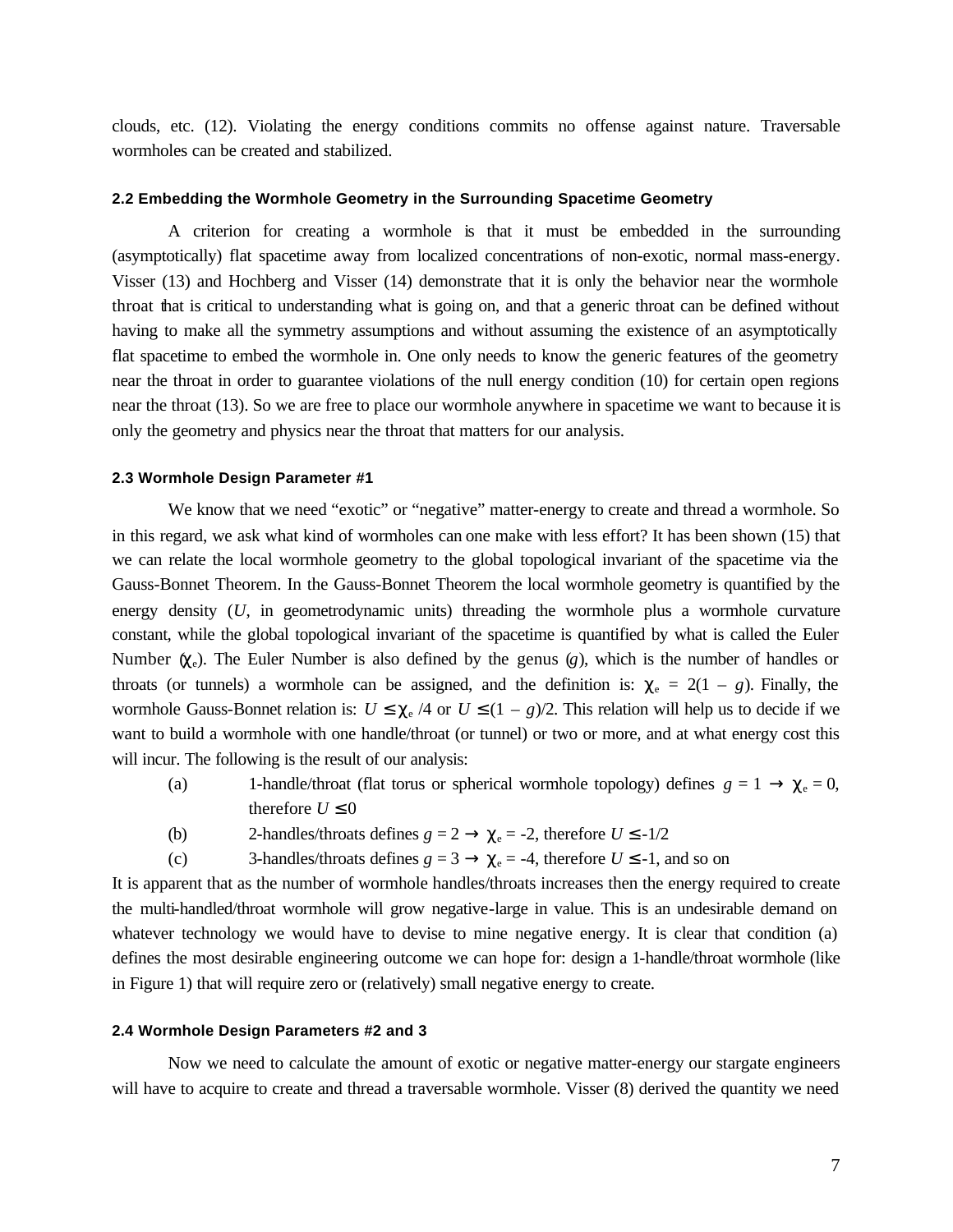and it is a very simple relation. Table 1 presents a tabulation of the required exotic/negative mass as a function of the size of the wormhole throat. Inspection of Table 1 shows us that to build a wormhole big enough for spacecraft to pass through will require negative masses a hundred or more times the mass of Jupiter. Wormholes of a meter or less in size will require negative masses of a fraction of Jupiter's mass to several times Earth's mass. Caveat: Insofar as it is meaningful to define gravitational field energy in GTR, the energy of the gravitational field may be positive, negative, or zero. In Newtonian theory, positive mass objects typically possess negative gravitational energy. And by extension, negative mass objects possess positive gravitational energy. The net result is that the total net mass, as measured by outside observers far away from the wormhole, may be positive, negative, or zero depending on the details of the arrangement of the negative energy constituting the wormhole system.

After a traversable wormhole is created, it will be important to stabilize it against collapse by threading it with matter-energy fields of stupendous negative (outward) tension. Morris and Thorne derived this simple relation (1). Table 2 shows the tension required to induce and stabilize a range of wormhole throat sizes. By inspecting Table 2, it becomes apparent that the calculated tensions are indeed stupendous. One can see that for wormhole throats smaller than 0.11 *ly* ( $l_y$  = light-year), the required tension will be greater than 5.0 x  $10^{12}$  N/m<sup>2</sup>, which exceeds the tensile strength of steel or tungsten (∼ several x  $10^{11}$  N/m<sup>2</sup>). Indeed, for a 1000 meter wormhole throat, the required tension of 5.0 x  $10^{36}$  N/m<sup>2</sup> has the same magnitude as the pressure at the center of the most massive neutron star.

The mass and tension numbers for creating a wormhole -stargate are ugly. Are they impossible for human technology to reach? No. Is present human technology capable of engineering such enormous negative energies? No, but human ingenuity will find an answer in the future, it always does, history is our guide. An arbitrarily advanced civilization would likely have conquered this technical challenge using a clever approach.

#### **2.5 Designing a Stargate**

It is a straightforward exercise to design a real stargate from wormhole physics. A stargate is essentially a wormhole with a flat-face shape for the throat as opposed to the spheric al-shaped throat of the Morris and Thorne wormhole. A traveler encountering and going through such a wormhole will feel no tidal gravitational forces and see no matter-energy, exotic or otherwise, that threads the throat. The traveler will simply be shunted into the other remote spacetime region or other universe. We construct such a stargate by generating a thin-shell or surface layer (like a thin film of soap stretched across a loop of wire) of exotic matter-energy possessing a radius of curvature on each side of the surface, and work this through the Einstein equations (8,16). The result is that the surface energy density and surface tensions of the exotic matter-energy are negative as required (Section 2.1), but they are inversely proportional to the surface radii of curvature. But a flat surface layer or thin-shell has infinite radii of curvature by definition. In this case, therefore, the negative surface energy density and tensions become zero and the exotic matter-energy threading the throat cannot be felt or seen by travelers. The wormhole throat or stargate is flat like a doorway.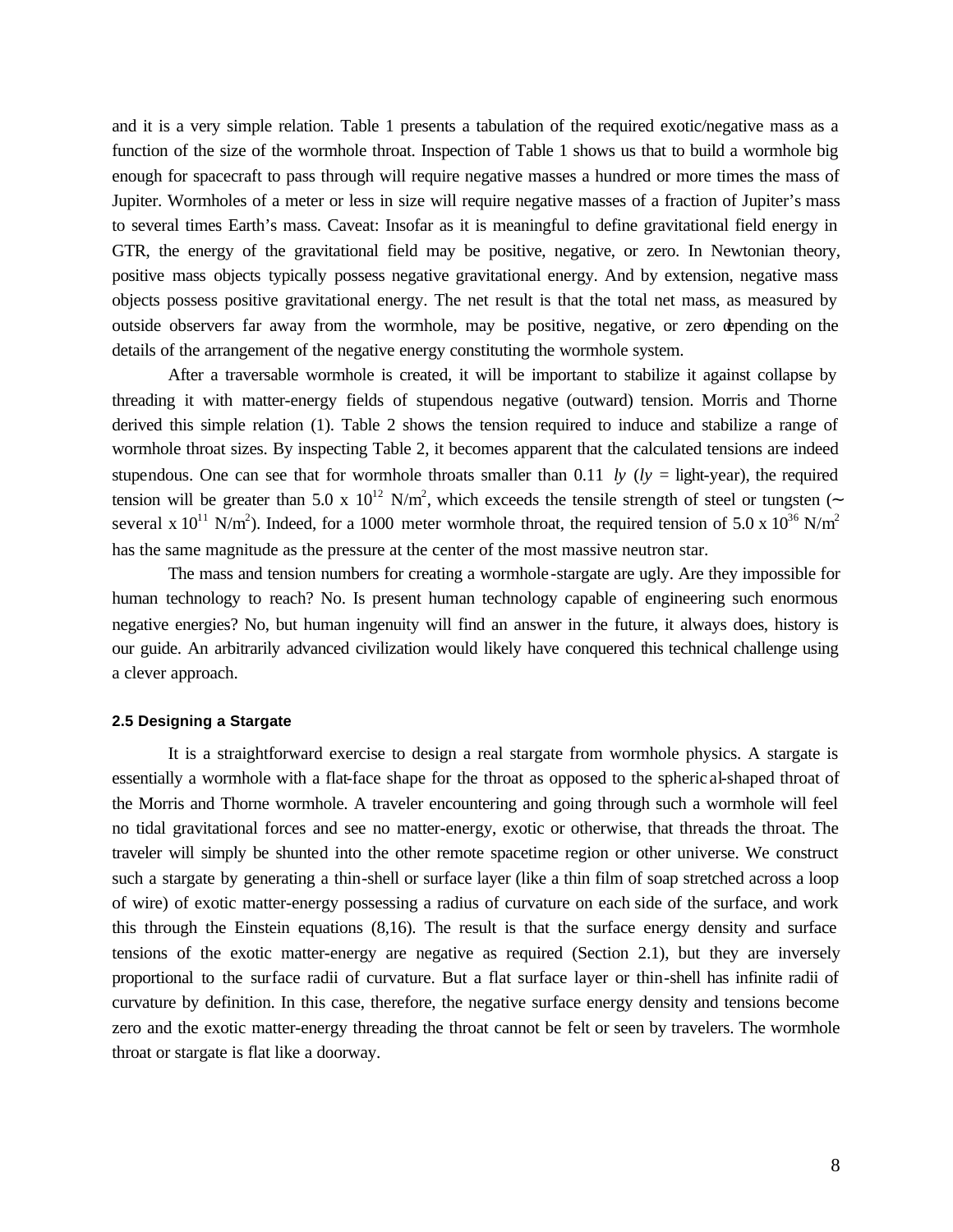# **2.6 Generating Negative Energy**

In Section 2.1 it was pointed out that static radial electric or magnetic fields are borderline exotic when threading a wormhole if their tension were infinitesimally larger, for a given energy density. In addition to this, other exotic matter-energy fields are known to be squeezed states of the electromagnetic field (and other squeezed quantum fields), Casimir (electromagnetic zero-point) energy and other quantum fields/states/effects. I originally proposed an experiment to generate a wormhole -inducing magnetic field by nuclear explosion (17,18). However, the nuclear test ban treaty prevents this proposal from being realized. Morris et al. (2) proposed constructing a wormhole by using the Casimir effect. However, their design required two closely spaced (nanometers to angstroms spacing), concentric thin electrically charged hollow spheres the size of the Earth's orbit to be constructed to generate the requisite Casimir energy. The design parameters are incredibly demanding and technically unreachable in the foreseeable future.

During further research into this problem I discovered that utilizing the gravitationally squeezed quantum vacuum states of the electromagnetic field is a more fruitful approach to this problem (19). Breakthrough research by Hochberg and Kephart (20) proved that one can utilize the negative vacuum energy densities, which arise from *distortion of the electromagnetic zero point fluctuations* due to the interaction with a prescribed gravitational background, for providing a violation of the energy conditions. No exotic matter-energy is required here. The authors showed that the squeezed quantum states of quantum optics provide a natural form of matter having negative energy density. "Squeezing" is the control of quantum fluctuations and corresponding uncertainties, whereby one can squeeze the variance of one (physically important) observable provided the uncertainty in the (physically unimportant) conjugate variable is stretched. And since the vacuum is defined to have vanishing energy density, any region having less energy density than the vacuum must have a negative energy density. The analysis, via quantum optics, shows that gravitation itself provides the mechanism for generating the matter (squeezed vacuum states) needed to support stable traversable wormholes. The production of negative energy densities via a squeezed vacuum is a necessary and unavoidable consequence of the interaction or coupling between ordinary matter and gravity, and this defines what is meant by gravitationally squeezed vacuum states.

It was shown (19) that the magnitude of the gravitational squeezing of the vacuum can be estimated from the squeezing condition, which simply says that substantial gravitational squeezing of the vacuum occurs for those quantum electromagnetic field modes with *wavelength* (*l in meters*) > *Schwarzschild radius* (*rS in meters*) of the mass in question (whose gravitational field is squeezing the vacuum). The Schwarzschild radius is the critical radius, according to GTR, at which a spherically symmetric massive body becomes a black hole, i.e., at which light is unable to escape. We can actually choose any radial distance from the mass in question to perform this analysis, but using the Schwarzschild radius makes equations simpler in form. Table 3 shows when gravitational squeezing becomes important for example masses. We know how to get small amounts of negative energy; we do not know if it is possible to get large amounts of negative energy. This is the subject of an experimental proposal I developed whereby ultrahigh intensity peta- (or eta or zetta) Watt (peta =  $10^{15}$ , exa =  $10^{18}$ , zetta =  $10^{21}$ )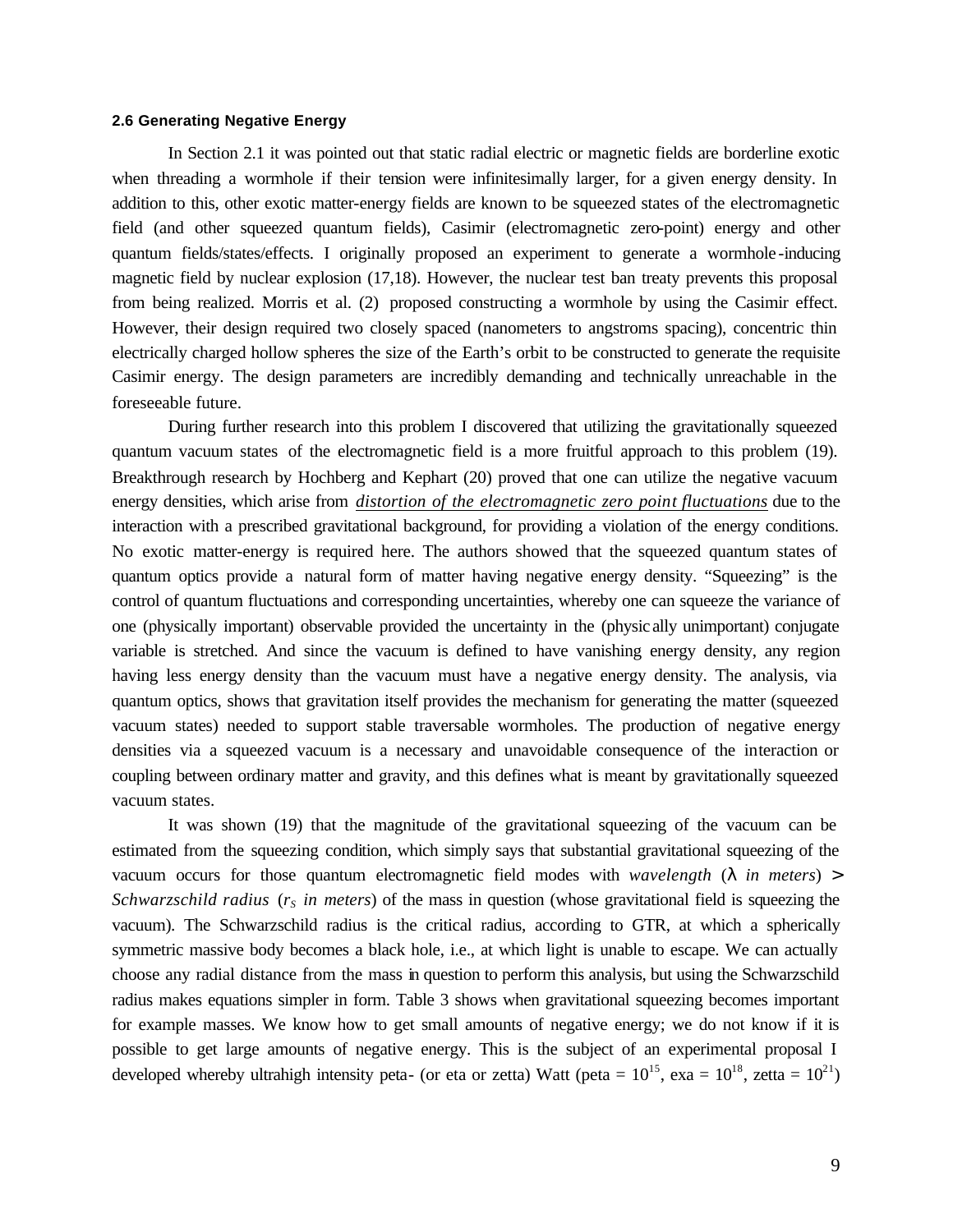lasers can be used to explore gravitational squeezing of the vacuum and modifying the vacuum polarization (discussed in Section 4.0) as a first step towards engineering the vacuum (21,22).

We don't know how to construct a traversable wormhole in the laboratory yet. There are mathematical ideas addressing this, but there are no practical engineering solutions being offered besides my own proposals (16,18,21). We must first solve the technical problem of generating a large amount of negative energy, and then we can build a wormhole. It should be pointed out that spherically symmetric vacuum regions, which are non-traversable Einstein-Rosen bridges, are everywhere in space. As mentioned in Section 1.0, we can tweak the Einstein-Rosen metric and make it completely traversable in principle by injecting a small amount of negative energy into an arbitrary vacuum region. This wormhole metric is experimentally indistinguishable from the ordinary Schwarzschild black hole metric until one gets very close to where one would have expected to find the event horizon, and instead finds a traversable throat.

#### **2.7 What a Wormhole-Stargate Looks Like**

The negative energy density threading a wormhole throat generates repulsive gravity, which will then deflect light rays going through and around it. The entrance to the (spherically symmetric) wormhole would look like a sphere that contained the mirror image of a whole other universe or remote region within our universe, incredibly shrunken and distorted. This is an example of the topological inversion manifested in wormhole geometry. See figure 2, for example. The spherical wormhole entrance/exit (a.k.a. the throat) is called a hypersphere because it is the hyperspace surface of our four dimensional spacetime. If you were to travel through the wormhole and look back at it form the other side, then you would see a sphere (the entry way back home) that seemed to contain your whole original universe or your home region of space near Earth (within your universe). This would look just like a glass Christmas tree ornament, which is just a spherical mirror that reflects, in principle, the entire universe around it. A flat-faced stargate (section 2.5), which is also a hypersurface, would not distort the mirror image of the remote space region or other universe seen through it because the negative energy density at the throat is zero as seen and felt by light and matter passing through it. Starlight from distant sources surrounding the wormhole or stargate is deflected into a rainbow-like caustic of enhanced light intensity that surrounds the immediate vicinity of the throat (23). If a small wormhole-stargate (3-D or higher-dimensional) were to begin to appear or bump into our local space we would perceive this process as the occurrence of an unusually bright spot in the sky. Blue and red Doppler shifting of this bright spot would manifest when the intersection of the multidimensional wormhole with our local space grows or recedes, respectively.

Wormholes can also trifurcate or merge together under certain conditions with resulting optical manifestations encompassing the properties mentioned above but with additional complex features. Higher dimensional wormholes or hyperspace tunnels will not be considered here, however, an excellent treatment is provided in references 24 and 25. The salient features of these objects are similar to the 3 dimensional wormholes considered here.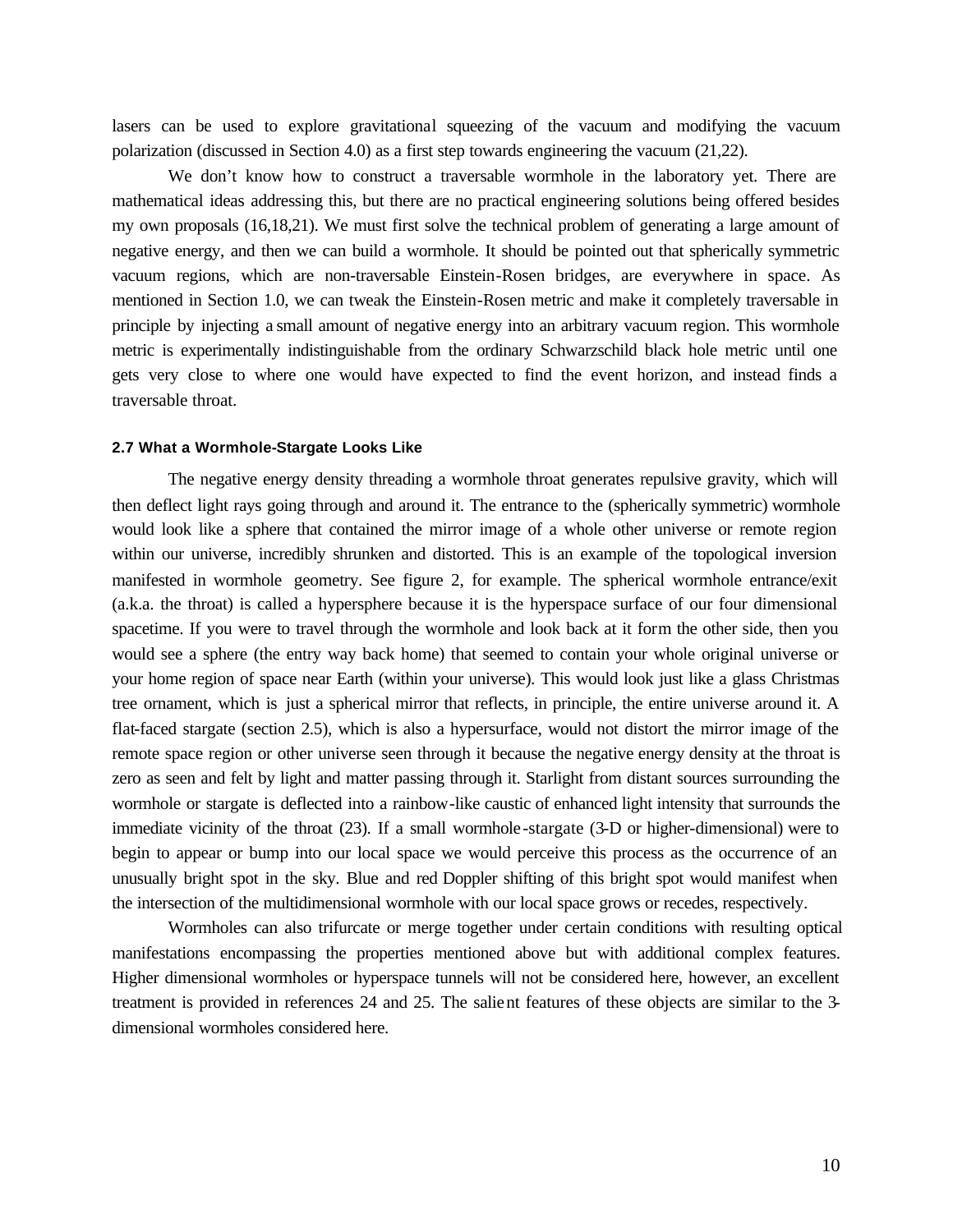# **3.0 UFO Phenomenology**

Paul Hill has already delineated and characterized UFO performances and dynamics in his excellent book (26). From a rigorous aeronautical and physics analysis of many cases (the unexplainable, non-prosaic ones), Hill concluded that UFOs are craft that would have to utilize an engineered "acceleration-field" technology in order to manifest their various performance characteristics. "Acceleration-field" is the old fashioned term for spacetime metric. Wormhole -stargates and the Alcubierre warp drive metric (27) are examples of modern spacetime metric engineering concepts, both of which require engineering of the vacuum to mine the negative energies needed to generate such metric modifications.

Jacques Vallee has also analyzed UFO cases over four decades and summarized his findings in several excellent, groundbreaking books and articles (28,29,30,31 - the key references). Vallee concluded that UFO phenomenon is consistent with a technology centered on a craft using a very revolutionary propulsion system, which possesses an anti-physical dimension in addition to others. The phenomenon is the product of a technology in the sense that it is a real, physical, material object. The physical characteristics of UFOs is as follows (adapted from 28,29,32 and the NIDS database):

- $\triangleright$  witnesses describe an object that occupies a position in space\*
- $\triangleright$  moves as time passes\*
- $\triangleright$  interacts with the environment through thermal effects as well as light absorption and emission\*
- $\triangleright$  produces turbulence\*
- $\triangleright$  when landed, leaves indentations and burns from which approximate mass/energy figures can be derived\*
- $\geq$  gives rise to photographic images\*
- $\triangleright$  gives rise to electric, magnetic and gravitational disturbances\*

But UFOs also manifest anti-physical effects by using advanced physical principles. These anti-physical effects are as follows (adapted from 28,29 and the NIDS database):

- $\triangleright$  sinking into the ground\*
- $\triangleright$  shrink in size, grow larger, or change shape\*
- $\triangleright$  becoming fuzzy and transparent on the spot\*
- $\triangleright$  divide into two or more craft, several of them merge into one object at slow speed\*
- $\triangleright$  disappearing at one point and appearing elsewhere instantaneously\*
- $\triangleright$  remaining observable visually while not detected by radar\*
- $\triangleright$  missing time/time dilation\*
- $\triangleright$  topological inversion/space dilation (UFO was estimated to be of small exterior size/volume, but witness(s) saw a huge interior many times the exterior size)\*
- $\triangleright$  balls of colored, intensely bright light under intelligent control\*
- $\triangleright$  Doppler blueshifting and redshifting effects of moving and motionless UFOs\*

The physiological reactions caused by UFOs are (adapted from 28,29,32 and the NIDS database):

- $\triangleright$  burns\*\*
- $\triangleright$  sounds (beeping, buzzing, humming, sharp/piercing whistling, swooshing/air rushing, loud/deafening roaring, sound of a storm, etc.)\*\*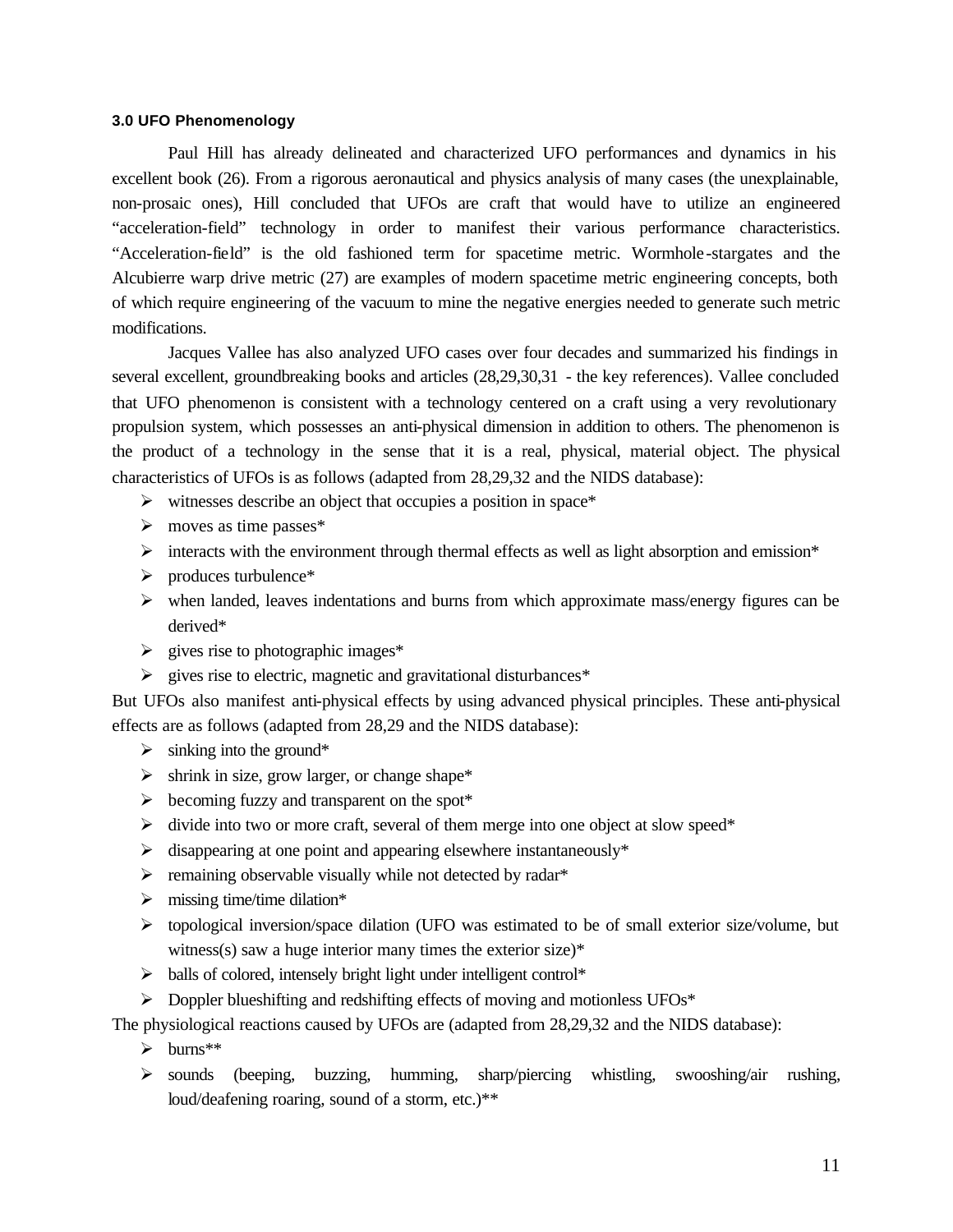- $\triangleright$  vibrations\*
- $\triangleright$  partial paralysis\*\*
- $\triangleright$  extreme heat or cold sensation\*
- $\triangleright$  odors (powerful, sweet or strange fragrance, rotten eggs, sulphurous, pungent, stinking, muskylike, etc.)\*\*
- $\triangleright$  metallic taste\*\*
- $\triangleright$  pricklings\*\*
- $\triangleright$  temporary blindness when exposed to the objects' light\*
- $\blacktriangleright$  nausea\*\*
- ÿ bloody nose and/or ears; severe headache\*\*
- $\triangleright$  difficulty in breathing\*\*
- $\triangleright$  loss of volition\*\*
- $\triangleright$  drowsiness in the days following a close encounter\*\*

There are psychic effects triggered by UFOs either purposely or as a side effect of the presence of the UFO. These are (adapted from 28,29 and the NIDS database):

- $\triangleright$  impressions of communication w/o direct sensory channel<sup>†</sup>
- $\triangleright$  levitation of the witness or of objects and animals in the vicinity\*
- $\triangleright$  poltergeist phenomena: motions and sounds w/o a specific cause, outside of the observed presence of a UFO $^{\dagger}$
- $\triangleright$  maneuvers of a UFO appearing to anticipate the witness' thoughts<sup>†</sup>
- $\triangleright$  premonitory dreams or visions<sup>†</sup>
- $\triangleright$  personality changes promoting unusual abilities in the witness<sup>†</sup>
- $\triangleright$  healing<sup>†</sup>

Wormhole-stargate characteristics can fulfill Hill's and Vallee's criteria for UFO phenomenon in both the physical and anti-physical sense. The items marked with single asterisks are explainable as manifestations of a wormhole opening up and intersecting our local space, the negative energy used to generate the wormhole, and/or of effects from the scout craft/probes that came through the wormhole. Items marked with double asterisks are explainable as reactions triggered by the scout craft/probes that come through the wormhole. Items marked with a dagger can only be explained as consciousness-related effects that are triggered on purpose or as a side effect of the presence of the intelligence controlling the wormhole and scout craft/probes. This goes to the heart of the incommensurability or cognitive mismatch problem that exists between the human race and the intelligence responsible for UFO phenomenon (34).

Wormhole and other UFO-related manifestations can be instrumented in the field with a sensor array system to measure and record their physical effects. Stride (35) developed a proposal for a passive autonomous data acquisition platform using COTS hardware to collect sensor data on phenomenon. NIDS deploys a subset of such portable sensor devices in the fie ld. Germane to the wormhole issue are sensors that measure acceleration/gravimetric effects, electric and magnetic effects (AC/DC), spectroradiometry, temperature/pressure changes, optical and acoustic radiometry, radio/microwave, visible/IR/UV imaging, and so on. Miniaturization of electronic sensor instruments has allowed such devices to become very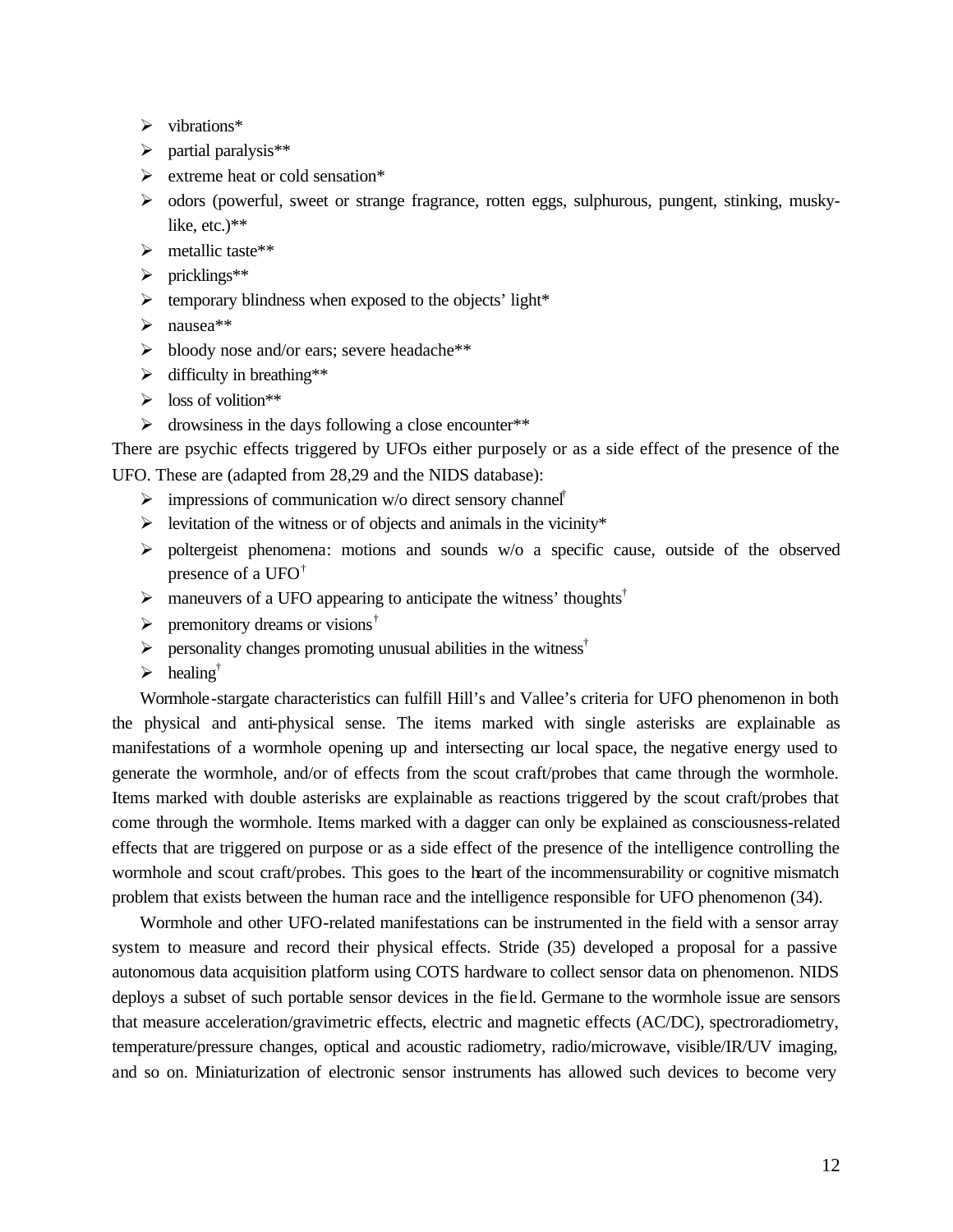small, lightweight, portable and easily integrated into reasonably sized packages for field deployment. These items are detailed in (35) and elsewhere in the technical literature.

A wormhole-stargate has never been constructed in the laboratory, so a full accounting of its physical effects is not yet known beyond what is obvious from recent theory. This also applies to the generation of large amounts of negative energy, which will likely, if it is possible, to have a technology with byproduct effects that are not determinable at this time. Laboratory experiments on the vacuum using ultrahigh intensity lasers will be necessary to ascertain these issues.

## **3.1 Example Cases from the NIDS Database**

UFO witness descriptions are the database presently available for examining the wormhole hypothesis along with the meager physical data acquired by surveillance equipment (see for example, references 36-39). And we recognize that witness reports are not rigorous from the standpoint of collecting physics data. Of the more than 650 cases investigated by NIDS, several dozen clearly portend wormhole manifestations. Particular examples include field research NIDS conducted in northeastern Utah whereby the following example data was acquired:

- ÿ intensely bright, colored balls of light under intelligent control; either monochromatic or changing color; possessing either smooth or variable liquid turbulence-like surface/internal texture; maneuvering/hovering near people and around property; brightening or fading and blue/red Doppler shifting when appearing or disappearing
- $\triangleright$  very large, very bright orange-colored opening in the daytime sky; a completely different or foreign looking sky was seen through the opening; an object was seen (through rifle spotting scope) moving through the opening at rapid speed
- $\triangleright$  faint light appears in the air a few feet above a dirt road; light grows in intensity becoming very bright; bright light then becomes a hole that opens up (growing from 1 to 3 feet diameter) and from within which another light is emanating; a large, black creature  $($   $\sim$  400 lbs., 8 to 9 feet tall) is seen crawling out of the hole (as seen through  $3<sup>rd</sup>$  generation military night vision, hole appeared 3-dimensional with tunnel-like interior), it stood up and ran away into the surrounding dark of night; the brightly lit hole closed and faded away

#### **4.0 Alternative Theories of Gravity**

Before closing it is necessary to discuss an important issue concerning recent alternative theories of gravity that could have ramifications on the physics of wormholes and their application to the UFO problem. It is important to consider alternative theories of gravity since it is well known within the relativity community (but not without great controversy) that GTR is mathematically over-determined, is in physical and mathematical error by neglecting gravitational self-energy in the Einstein equation while conservation laws and energy are not well defined, and suffers from experimental verification problems for a key PPN (parameterized post-Newtonian) parameter, not to mention that GTR/Newtonian gravity has not been experimentally verified below fractional centimeter distance scales while the universal gravitational constant continues to elude high precision experimental measurement (40,41 and references cited therein, for example). Einstein's GTR is not flat-out wrong, but it just needs some repair. An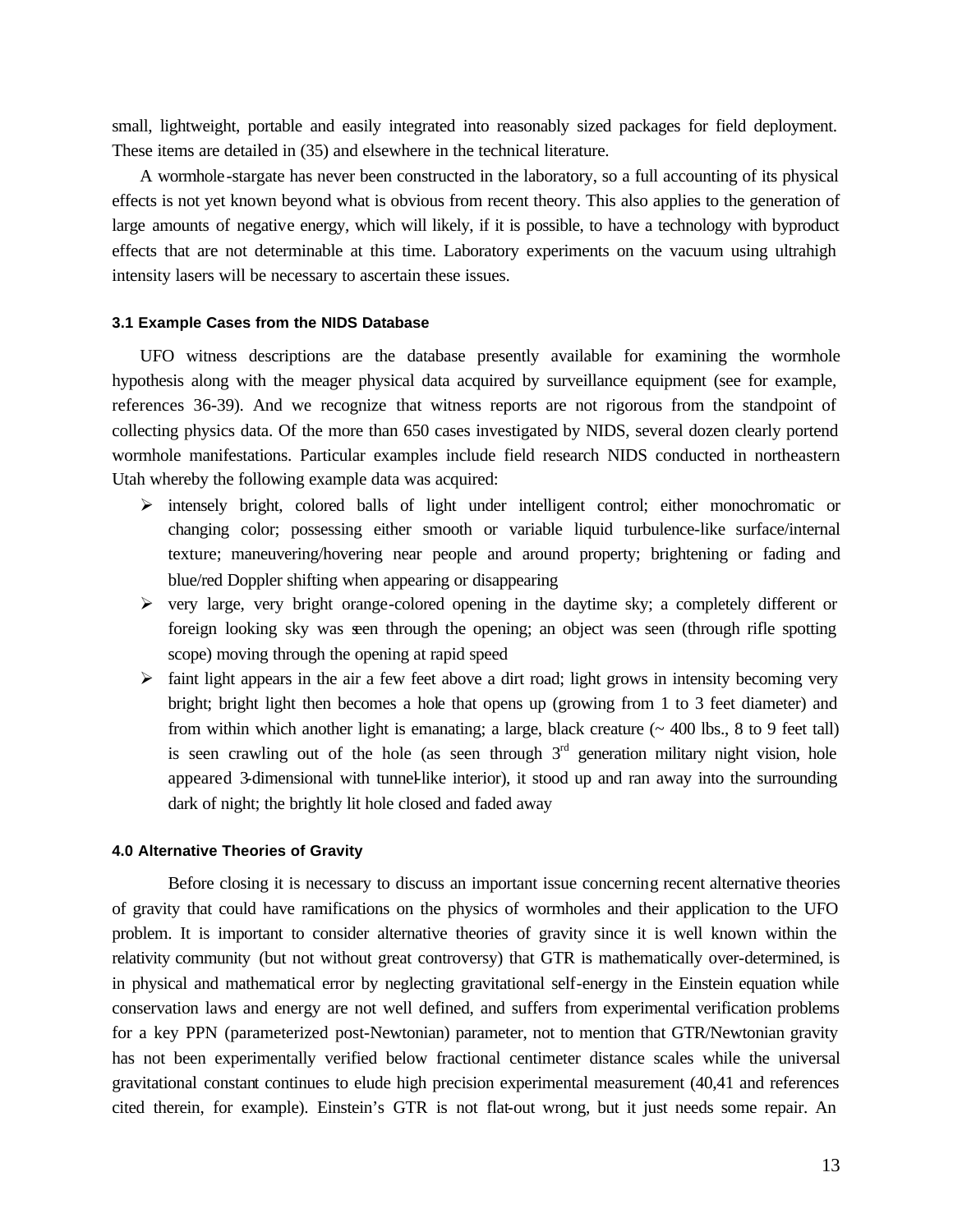important recent development by Puthoff (42-45) indicates that a paralle l treatment of wormholes is possible within the context of his alternative gravity model, which is now being explored by us (46).

Puthoff's approach, known as the polarizable -vacuum (PV) representation of general relativity, treats the vacuum as a polarizable medium (42). The PV approach treats spacetime metric changes in terms of equivalent changes in the permittivity and permeability constants of the vacuum,  $\varepsilon_0$  and  $\mu_0$ , essentially along the lines of the "THεμ" methodology used in comparative studies of gravitational theories (see references cited in 42). Such an approach, relying as it does on parameters familiar to engineers, can be considered a "metric engineering" approach. Maxwell's equations in curved space are treated in the isomorphism of a polarizable medium of variable refractive index in flat space (see references cited in 42); the bending of a light ray near a massive body is modeled as due to an induced spatial variation in the refractive index of the vacuum near the body; the reduction in the velocity of light in a gravitational potential is represented by an effective increase in the refractive index of the vacuum, and so forth. As elaborated in reference 42 and the references therein, PV modeling can be carried out in a self-consistent way so as to reproduce to appropriate order both the equations of GTR, and the match to the classical experimental (PPN parameters and other) tests of those equations. There is agreement between Puthoff's PV model and Yilmaz's approach in theoretical and experimental predictions for cases of interest in GTR and propulsion.

Specifically, the PV approach treats such measures as the speed of light, the length of rulers (atomic bond lengths), the frequency of clocks, particle masses, and so forth, in terms of a variable vacuum dielectric constant *K* in which vacuum permittivity  $\varepsilon_0$  transforms to  $\varepsilon_0 \otimes K\varepsilon_0$ , vacuum permeability to μ<sub>o</sub> *®* Kμ<sub>o</sub>. In a planetary or solar gravitational potential  $K > 1$  while  $K = 1$  in "empty" remote space. In the former case, the speed of light is reduced, light emitted from an atom is redshifted as compared with a remote static atom  $(K = 1)$ , clocks run slower, objects/rulers shrink, etc.

The interesting feature of both the PV model and Yilmaz's approach is they both predict that the endpoint of (large-mass) stellar collapse is not a black hole, but is instead a "gray hole" possessing neither an event horizon nor a singularity. Such a body would simply be an extremely collapsed state of matter. Recent astronomical observations have reported that neutron stars more massive than the lower limit collapse mass for black holes have been discovered, which severely contradicts the strict mass constraints placed on neutron star formation by Einstein's GTR (46). And it still has not been experimentally possible to positively confirm black hole candidates on the basis of predicted strong gravitational field effects occurring outside their alleged event horizons. No astronomy experiment has positively observed and measured a black hole's event horizon. And it is impossible to experimentally confirm the existence of black hole singularities given the inaccessibility of the black hole's interior to observation and measurement as predicted by Einstein's GTR. Einstein's GTR is not a flat-out failure, it is just in need of some repair.

Under certain conditions the spacetime metric can in principle be modified to reduce the value of *K* to below unity thus allowing for faster-than-light (FTL) motion to be physically realized. In this case, the local speed of light (as measured by remote static observers) is increased, light emitted from an atom is blueshifted as compared with a remote static atom, objects/rulers expand, clocks run faster, etc. In fact, Puthoff has analyzed certain special black hole metrics and found *K* < 1 from his model. We are both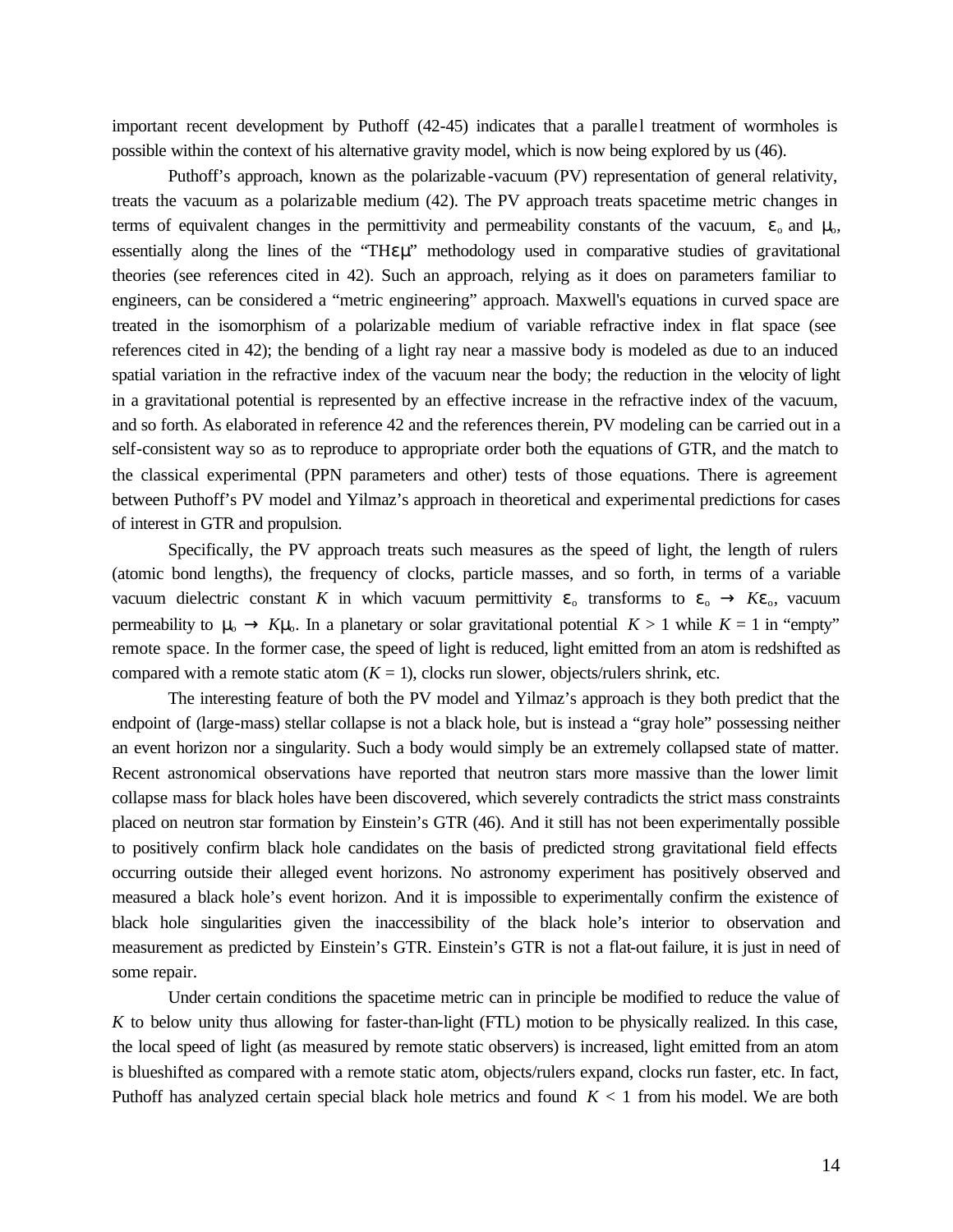examining whether the traversable wormhole metric will also lead to *K* < 1 within the PV model (46). In fact, we have reason to believe that there will be such a solution on the basis that traversable wormhole metrics are an exact metric solution to Einstein's GTR such that they do not possess physically/mathematically pathological features such as an event horizon or singularity. This has been supported by exact high-order nonlinear quantum electrodynamic analysis of the vacuum cavity within a Casimir-effect capacitor experiment showing that the speed of light will in fact increase, as the Casimireffect energy grows more negative within the cavity (47). This is what we would expect when a traversable wormhole effect manifests itself within a region of squeezed vacuum (recall section 2.6). We are also exploring the application of the PV model to the Alcubierre warp metric, and expect  $K < 1$  in this case since it is physically similar to traversable wormhole physics. However, we cannot predict at this time what potential alteration to wormhole and/or warp drive physics either the Yilmaz approach or the PV model will require.

Finally, Puthoff's PV model is the only alternative theory of gravity that has been successfully applied to explain the physical, anti-physical and physiological characteristics and performances of UFOs as described in section 3.2 (48). Puthoff showed that when the data from section 3.2 and reference 26 are taken together, these characteristics and performances can be reproduced by craft exploiting a technology that modifies the local spacetime metric by varying  $K$  ( $K < 1$  or  $K \ge 1$ ) as needed to generate the desired (propulsion and dynamic maneuvers and related) effects. It is possible that the PV model can provide either or both traversable wormhole and warp drive like manifestations within the context of UFO phenomenon.

#### **5.0 Conclusion**

In this paper I summarized the salient physical characteristics of traversable wormhole -stargates, and discussed the engineering parameters required to create them. I also described how one can construct a flat-faced or doorway like wormhole that represents a true stargate, and I delineated the physical and visual characteristics such wormholes would manifest when they are remotely observed or experienced by travelers going through them. The key performances and characteristics of UFOs, as delineated by decades of field research and measurements, was described and compared to the manifestations of traversable wormholes. It was then shown how traversable wormhole -stargates provide a natural explanation for UFO phenomenon. Additional field research and instrumented data acquisition during UFO close encounters will need to continue in order to further test this hypothesis. Experiments are being arranged in order to explore and develop negative energy generation and subsequently creating a traversable wormhole in the lab in order to bring experimental wormhole physics to fruition. This will be necessary to answer the many questions about wormholes that I have not addressed here as well as addressing issues relevant to UFO manifestations.

An alternative theory of gravity, the polarizable-vacuum model of general relativity, was described showing that it provides a theoretical framework supporting FTL motion. Recent studies have shown that this framework provides a potential description of traversable wormhole and/or Alcubierre warp drive FTL physics. Last, the PV model has been shown to parallel the traversable wormhole hypothesis by being able to provide a natural explanation for UFO manifestations.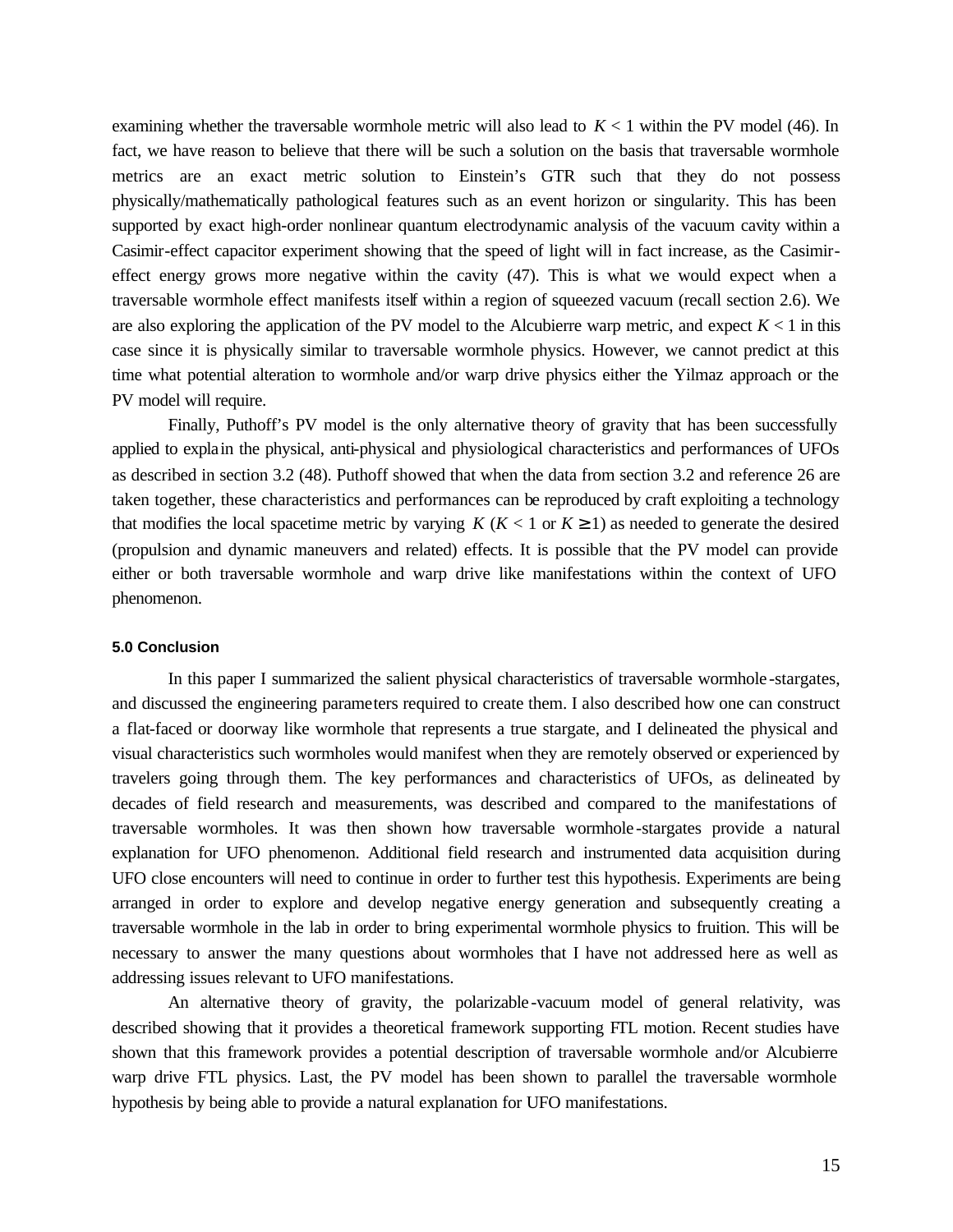In conclusion, the UFO phenomenon is rich with complexity possessing a variety of spectacular characteristics and performances. It is recognized, however, that most of these features go beyond what is accepted by both the mainstream science and UFO communities as fitting within a rational framework. Synthesis will only occur when both communities apply the scientific method to the UFO problem utilizing forensic investigative methods while engaging cutting-edge engineering-physics developments. This best describes the practice of NIDS in the conduct of its institutional mission. It has been left up to the very few of us to rise up to the challenges presented by the UFO problem and understand its phenomenology.

#### **References**

- 1. M. S. Morris and K. S. Thorne, "Wormholes in spacetime and their use for interstellar travel: A tool for teaching general relativity", *Am. J. Phys*., 56:395-412, 1988.
- 2. M. S. Morris, K. S. Thorne and U. Yurtsever, "Wormholes, time machines, and the weak energy conditions", *Phys. Rev. Lett*., 61:1446-1449, 1988.
- 3. A. C. Holt, "Hydromagnetic Wave Interactions and Advanced Propulsion Concepts",  $4<sup>h</sup>$  AIAA Mini-Symposium, NASA Johnson Space Center, 1979.
- 4. A. C. Holt, "Prospects for a Breakthrough in Field Dependent Propulsion", AIAA-80-1233, AIAA/SAE/ASME 16<sup>th</sup> Joint Propulsion Conference, 1980.
- 5. A. C. Holt, "Hydromagnetics and Future Propulsion Systems", *AIAA Student Journal*, 18:42-48, 1980.
- 6. A. C. Holt, "UFO Propulsion: Pulsed Radiation and Crystalline Structure", MUFON 1983 UFO Symposium Proceedings.
- 7. A. C. Holt, "Interstellar Spaceports and Transportation Systems", MUFON 1986 UFO Symposium Proceedings.
- 8. M. Visser, *Lorentzian Wormholes: From Einstein to Hawking*, AIP Press, New York, 1995.
- 9. F. Herrmann, "Energy Density and Stress: A New Approach to Teaching Electromagnetism", *Am. J. Phys.*, 57:707-714, 1989.
- 10. S. W. Hawking and G. F. R. Ellis, *The Large-Scale Structure of Space-Time*, Cambridge Univ. Press, Cambridge, 1973, pp. 88-91 and 95-96.
- 11. M. Visser, "Wormholes, baby universes, and causality", *Phys. Rev. D*, 41:1116-1124, 1990.
- 12. E. W. Davis, "Research Summary Report #2 to Dr. Hal Puthoff, IASA", NASA Research Center Library, 1999.
- 13. M. Visser, Personal Communication, Washington University, St. Louis, MO, July, 1997.
- 14. D. Hochberg and M. Visser, "Geometric Structure of the Generic Static Traversable Wormhole Throat", *Phys. Rev. D*, 56:4745-4755, 1997.
- 15. D. Ida and S. A. Hayward, "How much negative energy does a wormhole need?", *Phys. Lett. A*, 260:175- 181, 1999
- 16. E. W. Davis, C. Maccone, H. E. Puthoff and A. C. Holt, "Wormhole-Stargates: A Look at Engineering the Spacetime Metric", in preparation for the *J. of the British Interplanetary Soc*.
- 17. E. W. Davis, "Wormhole Induction Propulsion (WHIP)", in NASA Breakthrough Propulsion Physics Workshop Proceedings, NASA CP-1999-208694, 1999, pp. 157-163.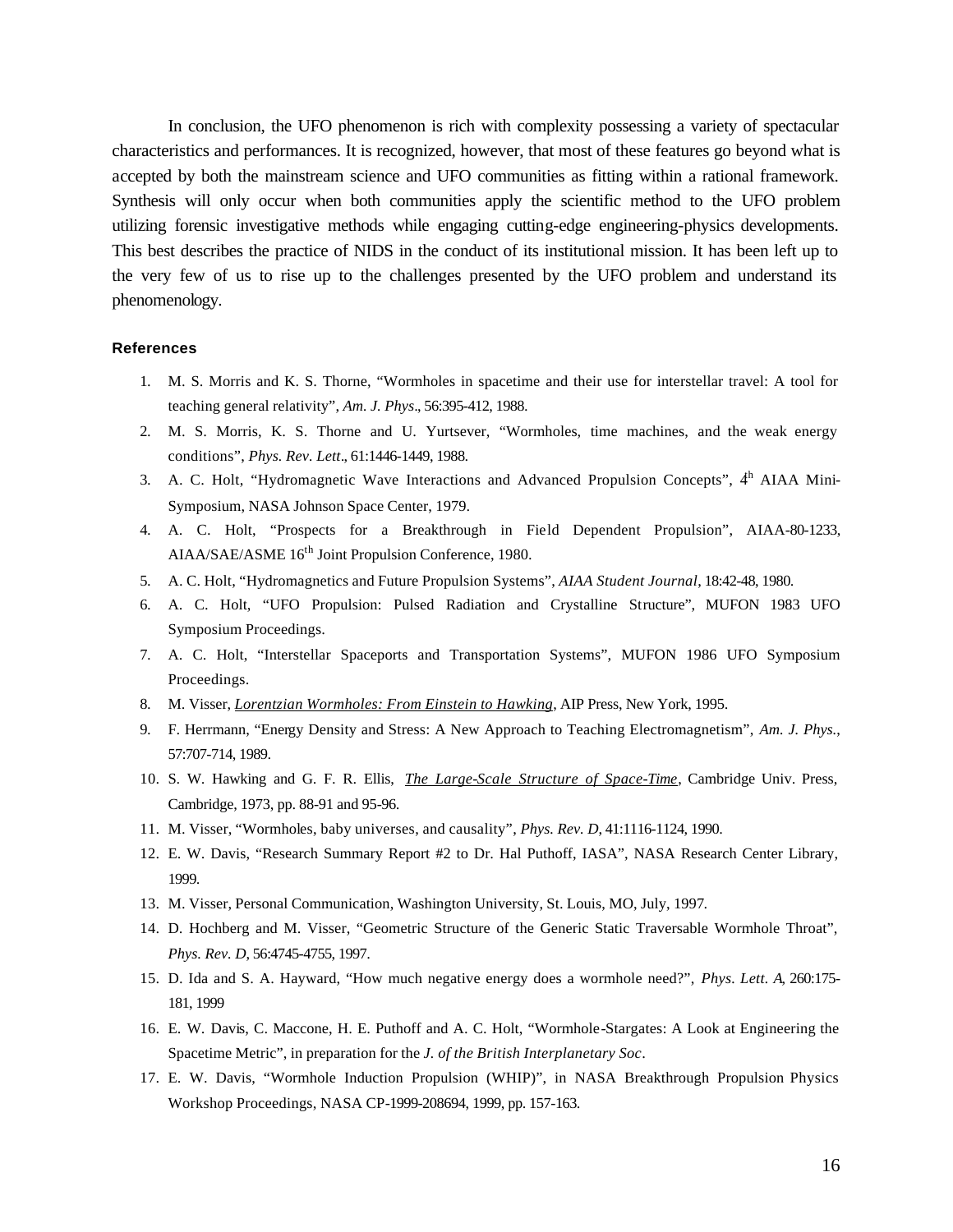- 18. E. W. Davis, "Interstellar Travel by Means of Wormhole Induction Propulsion (WHIP)", in STAIF-98, 15<sup>th</sup> Symposium on Space Nuclear Power and Propulsion, AIP Conference Proceedings 420, ed. M. S. El-Genk, AIP Press, 1998, pp. 1502-1508.
- 19. E. W. Davis, "Research Summary Report #1 to Dr. Hal Puthoff, IASA", NASA Research Center Library, 1999.
- 20. D. Hochberg and T. W. Kephart, "Lorentzian wormholes from the gravitationally squeezed vacuum", *Phys. Lett. B*, 268:377-383, 1991.
- 21. E. W. Davis, Briefings given to Lockheed-Martin, Houston and the California Institute for Physics & Astrophysics, Palo Alto, 1999 and 2000.
- 22. A. C. Holt, E. W. Davis and H. E. Puthoff, "Space Testing of Electromagnetically Sensitive Materials for Breakthrough Propulsion Physics", AIAA-99-2143, 35<sup>th</sup> AIAA/ASME/SAE/ASEE Joint Propulsion Conference, 1999.
- 23. J. G. Cramer, et al., "Natural wormholes as gravitational lenses", *Phys. Rev. D*, 51:3117-3120, 1995.
- 24. R. Rucker, *The Fourth Dimension: A Guided Tour of the Higher Universes*, Houghton-Mifflin Co., Boston, 1984.
- 25. M. Kaku, *Hyperspace: A Scientific Odyssey Through Parallel Universes, Time-Warps, and the 10th Dimension*, Anchor Books Doubleday, New York, 1995.
- 26. P. Hill, *Unconventional Flying Objects: a scientific analysis*, Hampton Roads Pub. Co., Charlottesville, 1995.
- 27. M. Alcubierre, "The warp drive: hyper-fast travel within general relativity", *Class. Quant. Grav*., 11:L73- L77, 1994.
- 28. J. Vallee, *The Invisible College: What a Group of Scientists Has Discovered about UFO Influence on the Human Race*, E. P. Dutton, New York, 1975.
- 29. J. Vallee, "The Psycho-Physical Nature of UFO Reality: A Speculative Framework", AIAA Thesis-Antithesis Conference Proceedings, Los Angeles, 1975, pp. 19-21.
- 30. J. Vallee, *Dimensions: A Casebook of Alien Contact*, Ballantine Books, New York, 1988.
- 31. J. Vallee, *Confrontations: A Scientist's Search for Alien Contact*, Ballantine Books, New York, 1990.
- 32. J. McCampbell, "Effects of UFOs Upon People", in *UFOs 1947-1987, The 40-Year Search For An Explanation*, eds. H. Evans and J. Spencer, *Fortean Times*, London, 1987.
- 33. R. Koczor, et al., *Physics for the Third Millennium*, NASA Breakthrough Propulsion Physics Lecture Series, G. C. Marshall Space Flight Center, Huntsville, AL, 1998.
- 34. E. W. Davis, "Semiotics, Incommensurability and The UFO Problem", NIDS Science Advisory Board Internal Report, 1999.
- 35. S. L. Stride, "An Instrument-Based Method to Search for Extraterrestrial Interstellar Robotic Probes", *J. British Interplanetary Soc*., 54:2-13, 2001.
- 36. H. D. Rutledge, *Project Identification: The First Scientific Field Study of UFO Phenomena*, Prentice-Hall, New Jersey, 1981.
- 37. I. von Ludwiger, *Best UFO Cases Europe*, The National Institute For Discovery Science, Las Vegas, NV, 1998.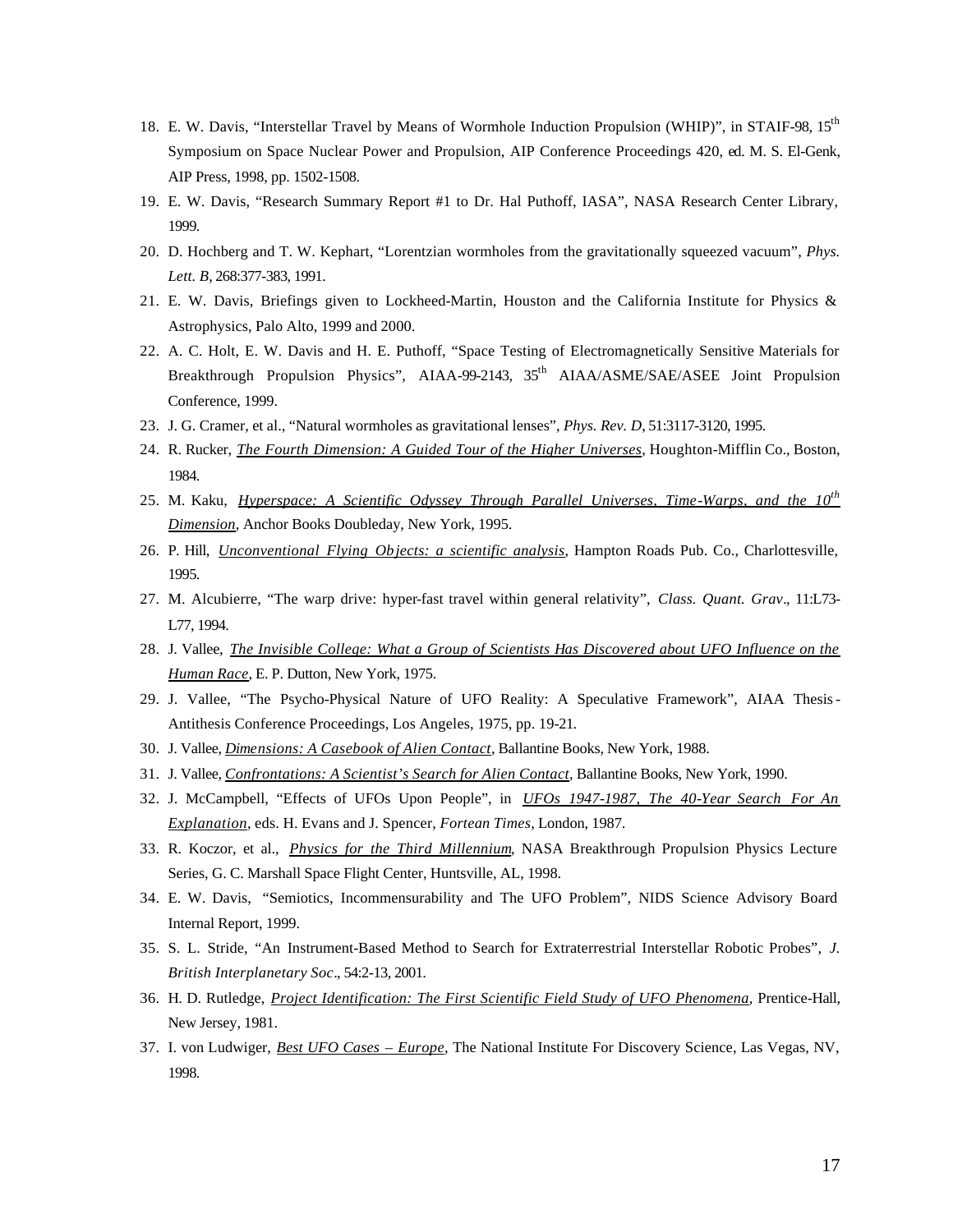- 38. P. A. Sturrock, *The UFO Enigma: A New Review Of The Physical Evidence*, Warner Books, New York, 1999.
- 39. E. Strand, et al., "Project Hessdalen and the EMBLA 2000 Mission", http://www.hessdalen.org.
- 40. Y. Mizobuchi, "New theory of space-time and gravitation–Yilmaz's approach", *Hadronic Journal*, 8:193- 219, 1985.
- 41. D. J. Leiter and S. L. Robertson, "Einstein Revisited: Gravitation in Curved Spacetime Without Event Horizons", submitted to *Gen. Rel. and Grav*., January, 2001.
- 42. H. E. Puthoff, "Polarizable-vacuum approach to general relativity", in *Gravitation and Cosmology: From the Hubble Radius to the Planck Scale*, eds. R. L. Amoroso, G. Hunter, M. Kafatos and J.-P. Vigier, Kluwer Academic Press, Dordrecht the Netherlands, in press, 2001.
- 43. H. E. Puthoff, "Polarizable-vacuum (PV) representation of general relativity", http://xxx.lanl.gov/abs/grqc/9909037, 1999.
- 44. H. E. Puthoff, "Can the Vacuum be Engineered for Spaceflight Applications? Overview of Theory and Experiments", in NASA Breakthrough Propulsion Physics Workshop Proceedings, NASA CP-1999- 208694, 1999, pp. 7-12.
- 45. H. E. Puthoff, "SETI, the Velocity-of-Light Limitation, and the Alcubierre Warp Drive: An Integrating Overview", *Physics Essays*, 9:156-158, 1996.
- 46. H. E. Puthoff and E. W. Davis, ongoing research and personal communications, see also ref. 16.
- 47. E. W. Davis, "Research Summary Report #3 to Dr. Hal Puthoff, IASA", NASA Research Center Library, in preparation, 2001.
- 48. H. E. Puthoff, Briefing to the NIDS Science Advisory Board, 1998.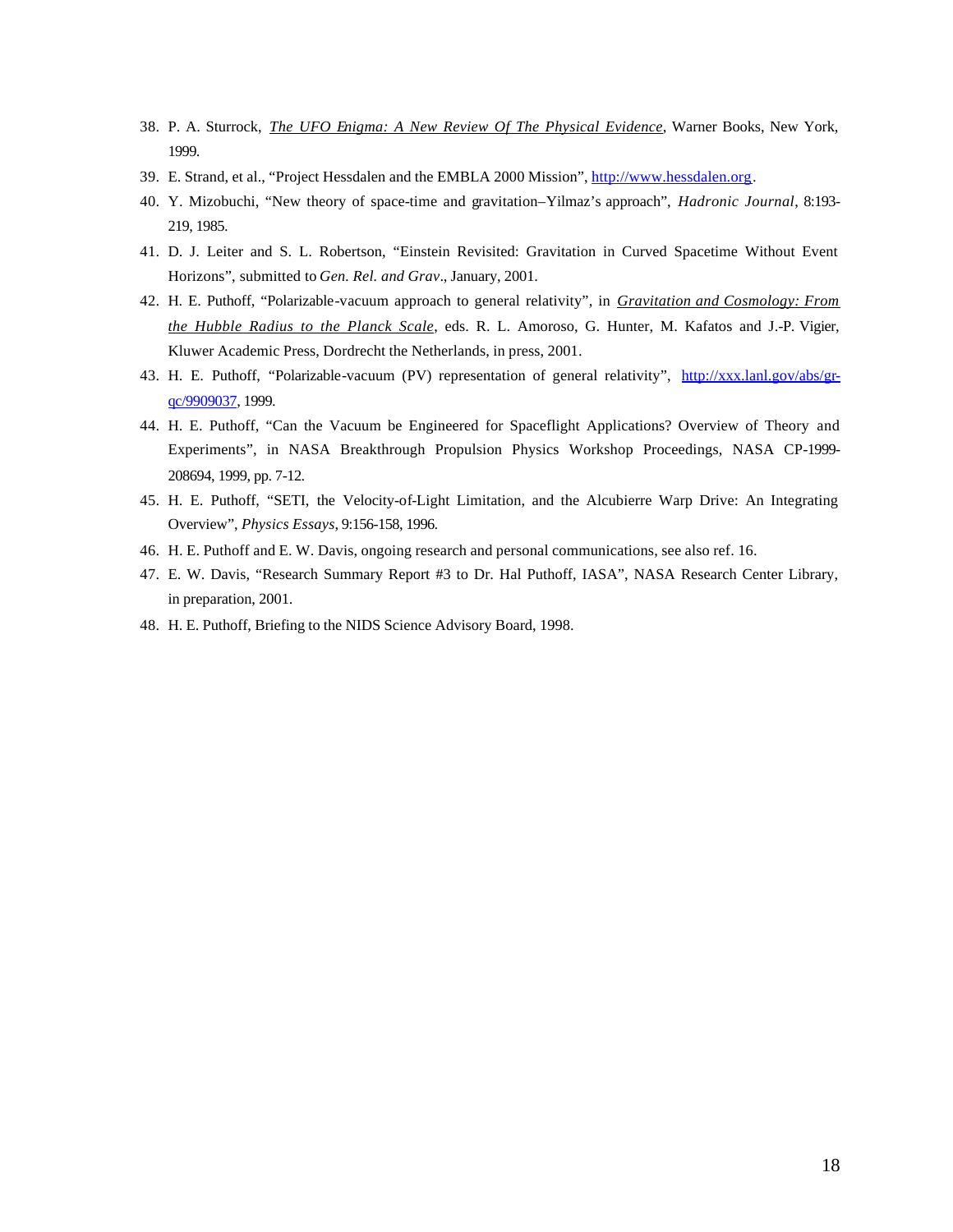

**Figure 1**. The top figure is an embedded space representation  $\theta = \pi/2$ , time=constant) of a Morris & Thorne traversable Inter-Universe wormhole. The top flared-out "mouth" is in our universe while the bottom "mouth" is in another universe. The wormhole throat-tunnel connects the two universes. The bottom figure is an Intra-Universe wormhole with the throat-tunnel connecting two remote regions within the same universe. This diagram from reference 33 serves to aide in visualizing wormhole geometry, and is merely a geometrical exaggeration.



**Figure 2**. A view of two (spherically symmetric) Inter-Universe or Intra-Universe wormhole-stargate "mouths". The white rings are exaggerated starlight caustics around the mouths.